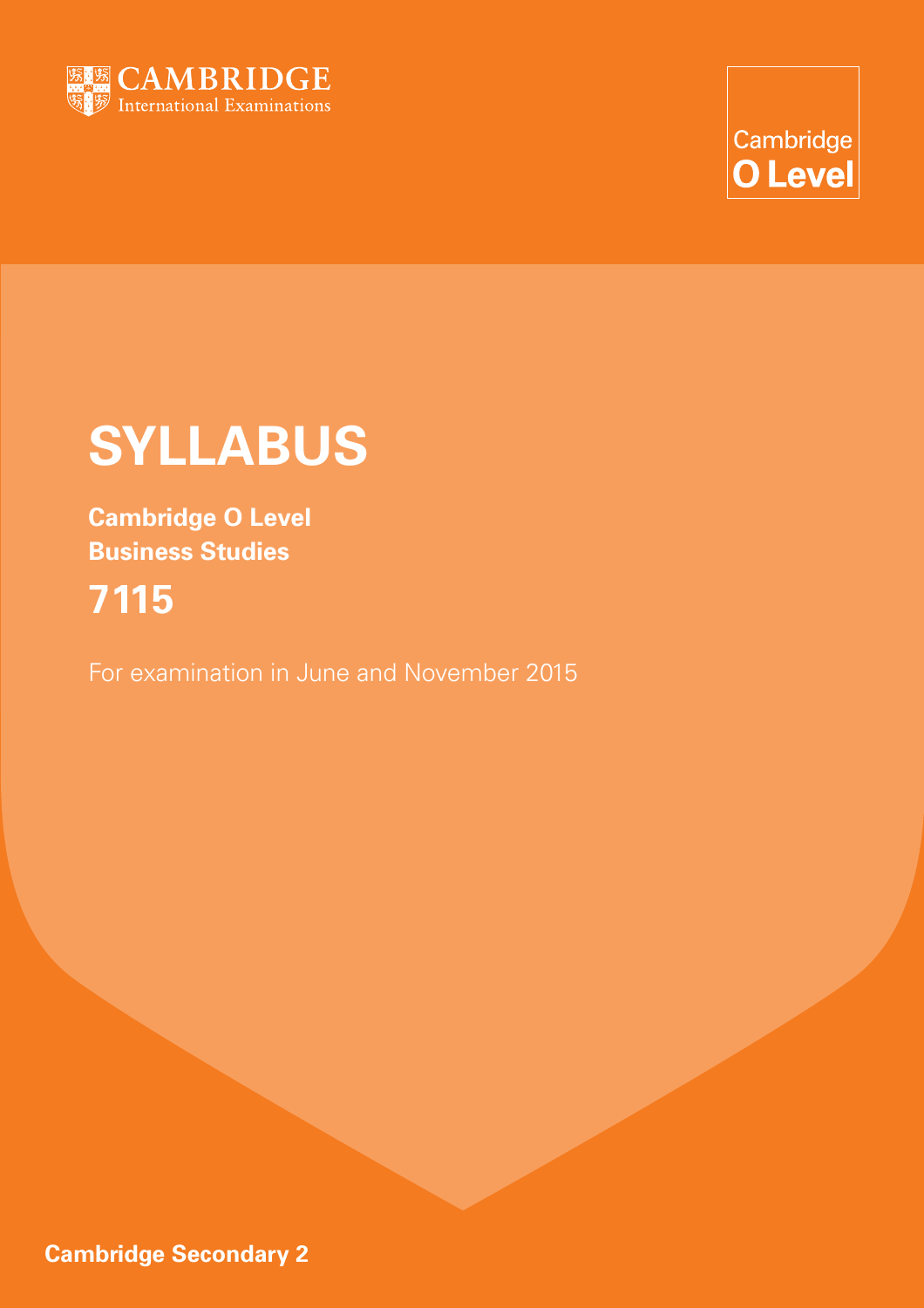#### **Syllabus changes for 2015**

#### **Assessment**

Changes to the assessment of O Level Business Studies can be seen on pages 7 and 9 of this syllabus.

#### **Syllabus content**

The syllabus content has been updated and reorganised. Most of the changes are simply re-ordering of topics to create a more logical structure and to make the syllabus more accessible for teachers. Teachers are strongly advised to read the whole of the syllabus before planning their teaching programme.

#### **Deleted content (2014 references)**

- 1.3.1 The role of the government in influencing decisions within local, national and international contexts and explain how business may react
- 1.4.1 Mixed and market economies and the appreciation of different outcomes of the systems in terms of choice, prices and availability of goods/services
- 1.4.4 Show awareness of the potential for consumer exploitation in uncompetitive markets
- 3.3.7 Financial budgets
- 5.1.1 Explain why intervention in business activity is required so that social and economic objectives of the state can be better achieved
- 5.2.2 Show awareness of how trade unions can influence business behaviour. Describe the main features of an employment contract

#### **Clarifications of existing content (2015 references)**

- 2.4.1 Methods of communication now includes a specific reference to information technology
- 4.3.1 The concept of quality assurance has been added to quality control

#### **New content (2015 references)**

- 1.1.1 Importance of specialisation
- 1.3.1 Enterprise and entrepreneurship
- 1.3.4 Why some (new or established) businesses fail
- 1.5.1 Objectives of social enterprises
- 2.1.1 Maslow's hierarchy and key motivational theories Taylor and Herzberg
- 2.3.1 Benefits of part-time and full-time workers
- 3.1.1 Maintaining customer loyalty; building customer relationships
- 3.3.5 Use of social networks for promotion
- 5.1.2 Importance of micro-finance in developing economies
- 6.3.1 The concept of globalisation, the reasons for it and the opportunities and threats of globalisation for businesses

This syllabus has been updated. Significant changes to the syllabus are indicated by black vertical lines either side of the text. International accounting terminology will be used from 2015 (see Section 7).

Cambridge International Examinations retains the copyright on all its publications. Registered Centres are permitted to copy material from this booklet for their own internal use. However, we cannot give permission to Centres to photocopy any material that is acknowledged to a third party even for internal use within a Centre.

® IGCSE is the registered trademark of Cambridge International Examinations

© Cambridge International Examinations 2013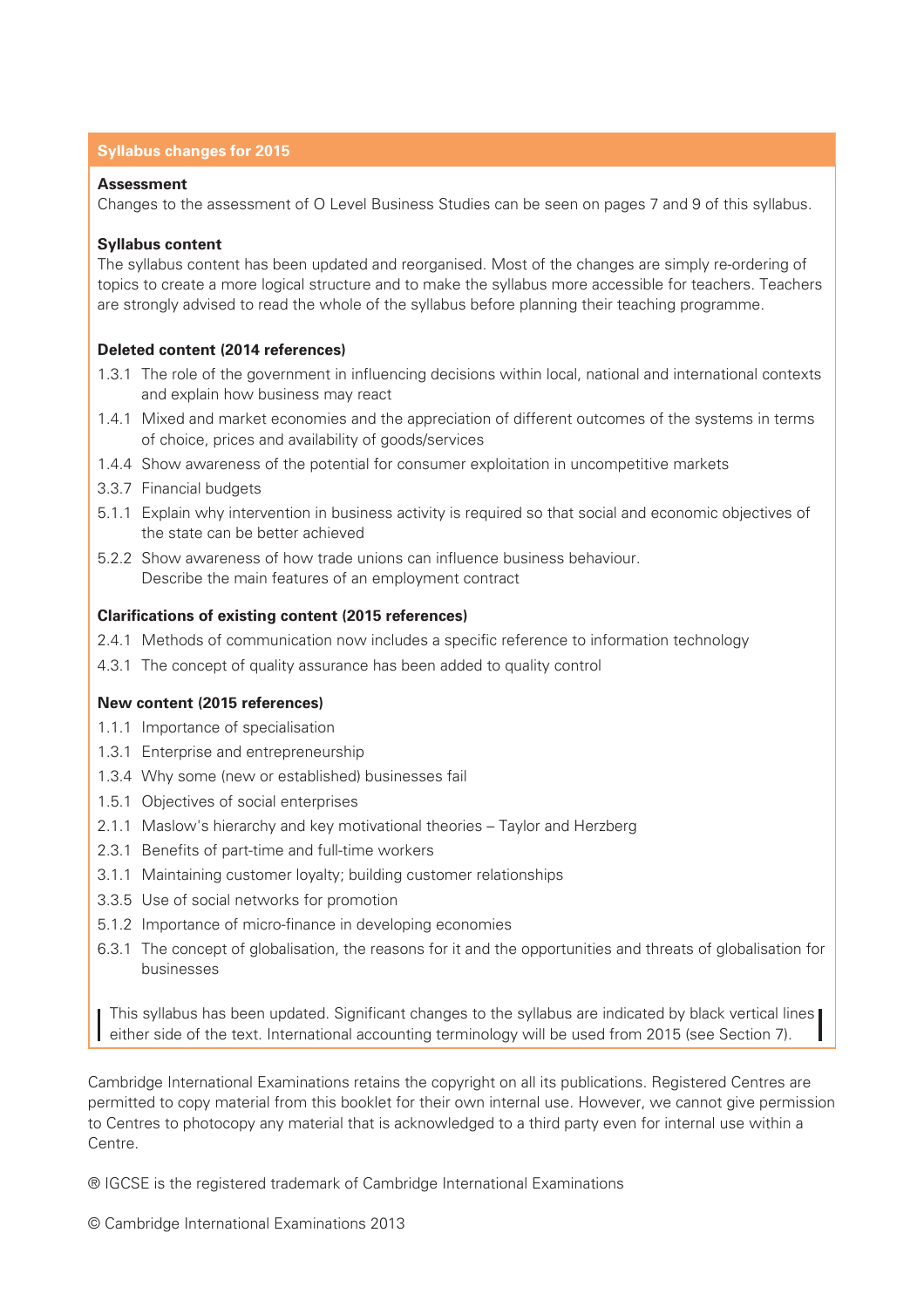# **Contents**

| 1.1 Why choose Cambridge?<br>1.2 Why choose Cambridge O Level?<br>1.3 Why choose Cambridge O Level Business Studies?<br>1.4 How can I find out more? |
|------------------------------------------------------------------------------------------------------------------------------------------------------|
| 2.1 Support materials<br>2.2 Resource lists                                                                                                          |
| 2.3 Training                                                                                                                                         |
|                                                                                                                                                      |
| 5.1 Syllabus aims<br>5.2 Assessment objectives<br>5.3 Relationship between assessment objectives and components                                      |
|                                                                                                                                                      |
|                                                                                                                                                      |
|                                                                                                                                                      |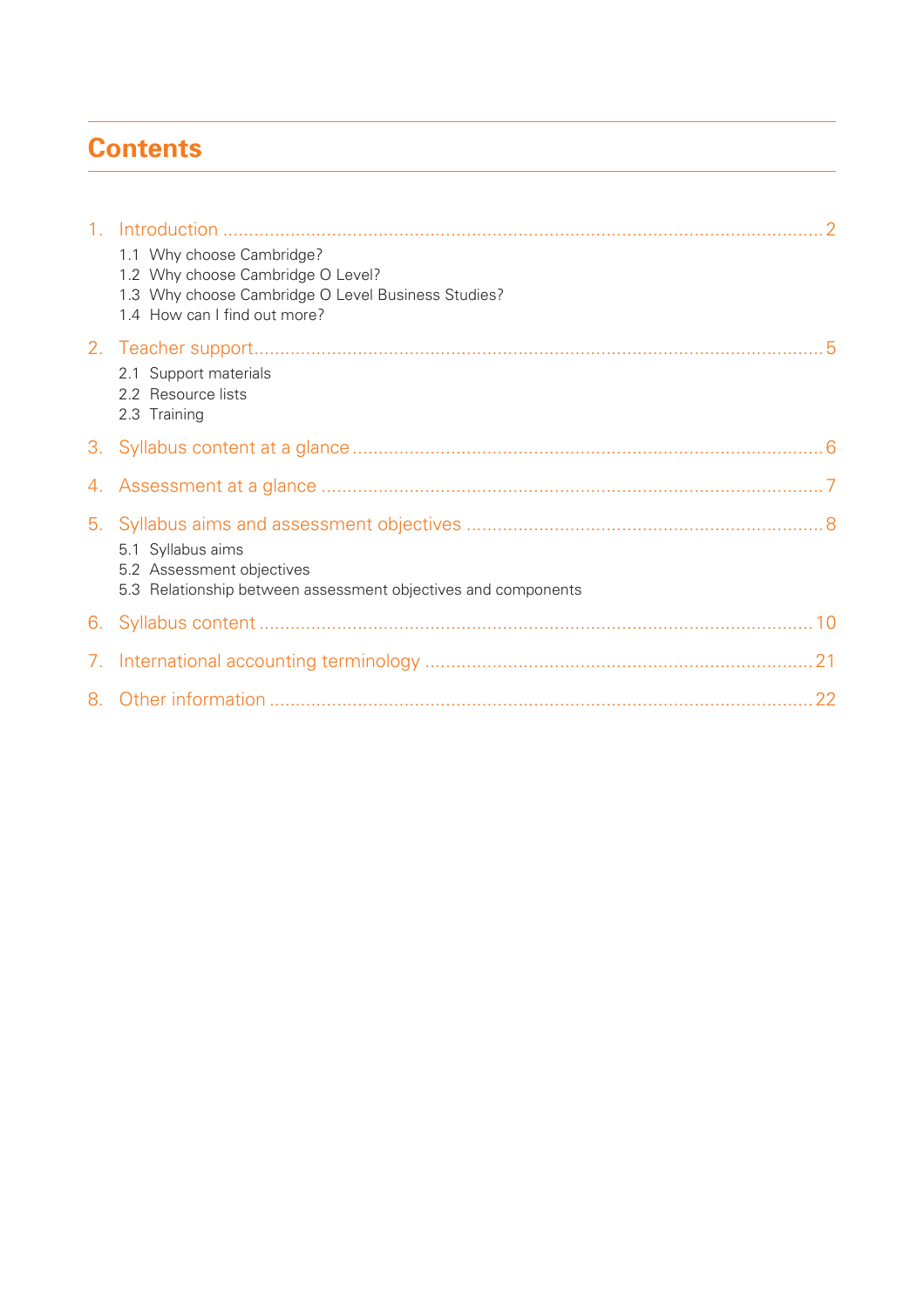## **1. Introduction**

## 1.1 Why choose Cambridge?

#### Recognition

Cambridge International Examinations is the world's largest provider of international education programmes and qualifications for learners aged 5 to 19. We are part of Cambridge Assessment, a department of the University of Cambridge, trusted for excellence in education. Our qualifications are recognised by the world's universities and employers.

Cambridge O Level is internationally recognised by schools, universities and employers as equivalent in demand to Cambridge IGCSE® (International General Certificate of Secondary Education). Learn more at **www.cie.org.uk/recognition**

#### Excellence in education

Our mission is to deliver world-class international education through the provision of high-quality curricula, assessment and services.

More than 9000 schools are part of our Cambridge learning community. We support teachers in over 160 countries who offer their learners an international education based on our curricula and leading to our qualifications. Every year, thousands of learners use Cambridge qualifications to gain places at universities around the world.

Our syllabuses are reviewed and updated regularly so that they reflect the latest thinking of international experts and practitioners and take account of the different national contexts in which they are taught.

Cambridge programmes and qualifications are designed to support learners in becoming:

- **confident** in working with information and ideas their own and those of others
- **responsible** for themselves, responsive to and respectful of others
- **reflective** as learners, developing their ability to learn
- **innovative** and equipped for new and future challenges
- **engaged** intellectually and socially, ready to make a difference.

#### Support for teachers

A wide range of materials and resources is available to support teachers and learners in Cambridge schools. Resources suit a variety of teaching methods in different international contexts. Through subject discussion forums and training, teachers can access the expert advice they need for teaching our qualifications. More details can be found in Section 2 of this syllabus and at **www.cie.org.uk/teachers**

#### Support for exams officers

Exams officers can trust in reliable, efficient administration of exams entries and excellent personal support from our customer services. Learn more at **www.cie.org.uk/examsofficers**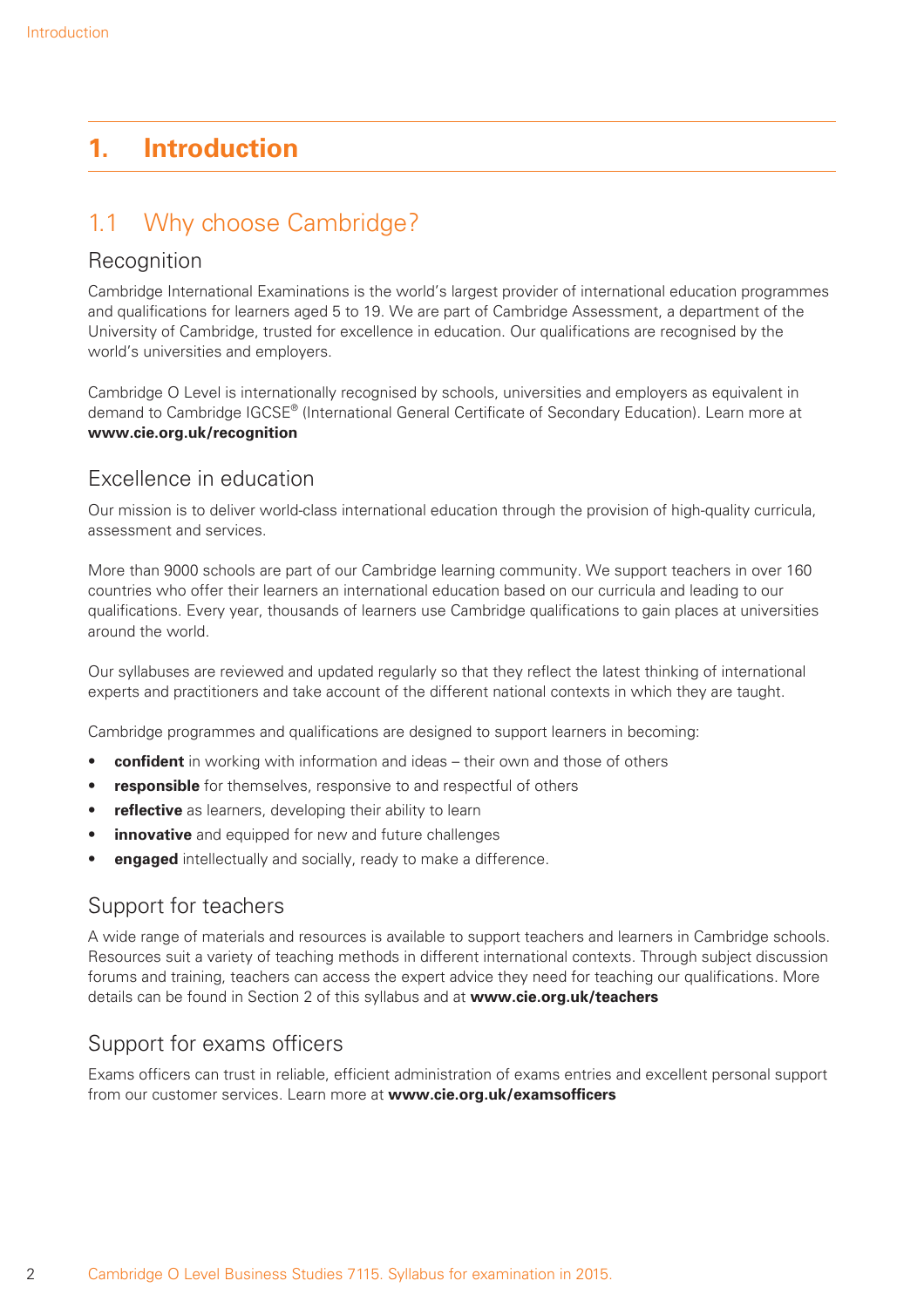## Not-for-profit, part of the University of Cambridge

We are a not-for-profit organisation where the needs of the teachers and learners are at the core of what we do. We continually invest in educational research and respond to feedback from our customers in order to improve our qualifications, products and services.

Our systems for managing the provision of international qualifications and education programmes for learners aged 5 to 19 are certified as meeting the internationally recognised standard for quality management, ISO 9001:2008. Learn more at **www.cie.org.uk/ISO9001**

## 1.2 Why choose Cambridge O Level?

Cambridge O Levels have been designed for an international audience and are sensitive to the needs of different countries. These qualifications are designed for students whose first language may not be English and this is acknowledged throughout the examination process. The Cambridge O Level syllabus also allows teaching to be placed in a localised context, making it relevant in varying regions.

Our aim is to balance knowledge, understanding and skills in our programmes and qualifications to enable candidates to become effective learners and to provide a solid foundation for their continuing educational journey.

Through our professional development courses and our support materials for Cambridge O Levels, we provide the tools to enable teachers to prepare students to the best of their ability and work with us in the pursuit of excellence in education.

Cambridge O Levels are considered to be an excellent preparation for Cambridge International AS and A Levels, the Cambridge AICE (Advanced International Certificate of Education) Group Award, Cambridge Pre-U, and other education programmes, such as the US Advanced Placement program and the International Baccalaureate Diploma programme. Learn more about Cambridge O Levels at **www.cie.org.uk/cambridgesecondary2**

#### Guided learning hours

Cambridge O Level syllabuses are designed on the assumption that candidates have about 130 guided learning hours per subject over the duration of the course, but this is for guidance only. The number of hours required to gain the qualification may vary according to local curricular practice and the learners' prior experience of the subject.

## 1.3 Why choose Cambridge O Level Business Studies?

Cambridge O Level Business Studies is accepted by universities and employers as proof of an understanding of business concepts and techniques across a range of different types of businesses. Successful Cambridge O Level Business Studies learners will be able to:

- understand different forms of business organisations, the environments in which businesses operate and business functions such as marketing, operations and finance
- appreciate the role of people in business success.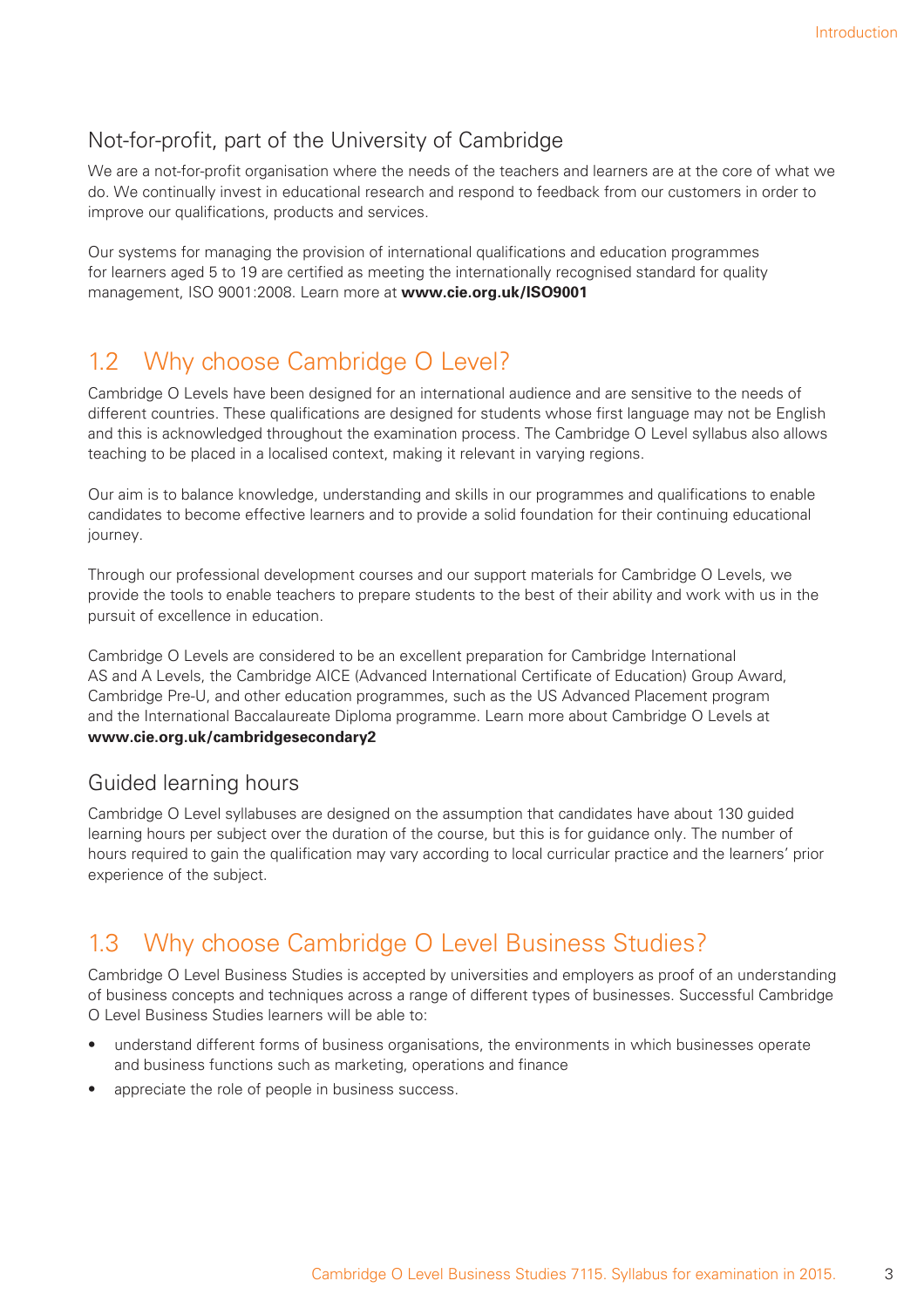They will also gain lifelong skills, including:

- the ability to calculate and interpret business data
- communication skills needed to support arguments with reasons
- the ability to analyse business situations and reach decisions or judgements.

#### Prior learning

Learners beginning this course are not expected to have studied Business Studies previously.

#### Progression

Cambridge O Levels are general qualifications that enable learners to progress directly to employment or to proceed to further study.

Candidates who are awarded grades A\* to C in Cambridge O Level Business Studies are well prepared to follow courses leading to Cambridge International AS and A Level Business Studies, or the equivalent.

## 1.4 How can I find out more?

#### If you are already a Cambridge school

You can make entries for this qualification through your usual channels. If you have any questions, please contact us at **info@cie.org.uk**

#### If you are not yet a Cambridge school

Learn about the benefits of becoming a Cambridge school at **www.cie.org.uk/startcambridge**. Email us at **info@cie.org.uk** to find out how your organisation can register to become a Cambridge school.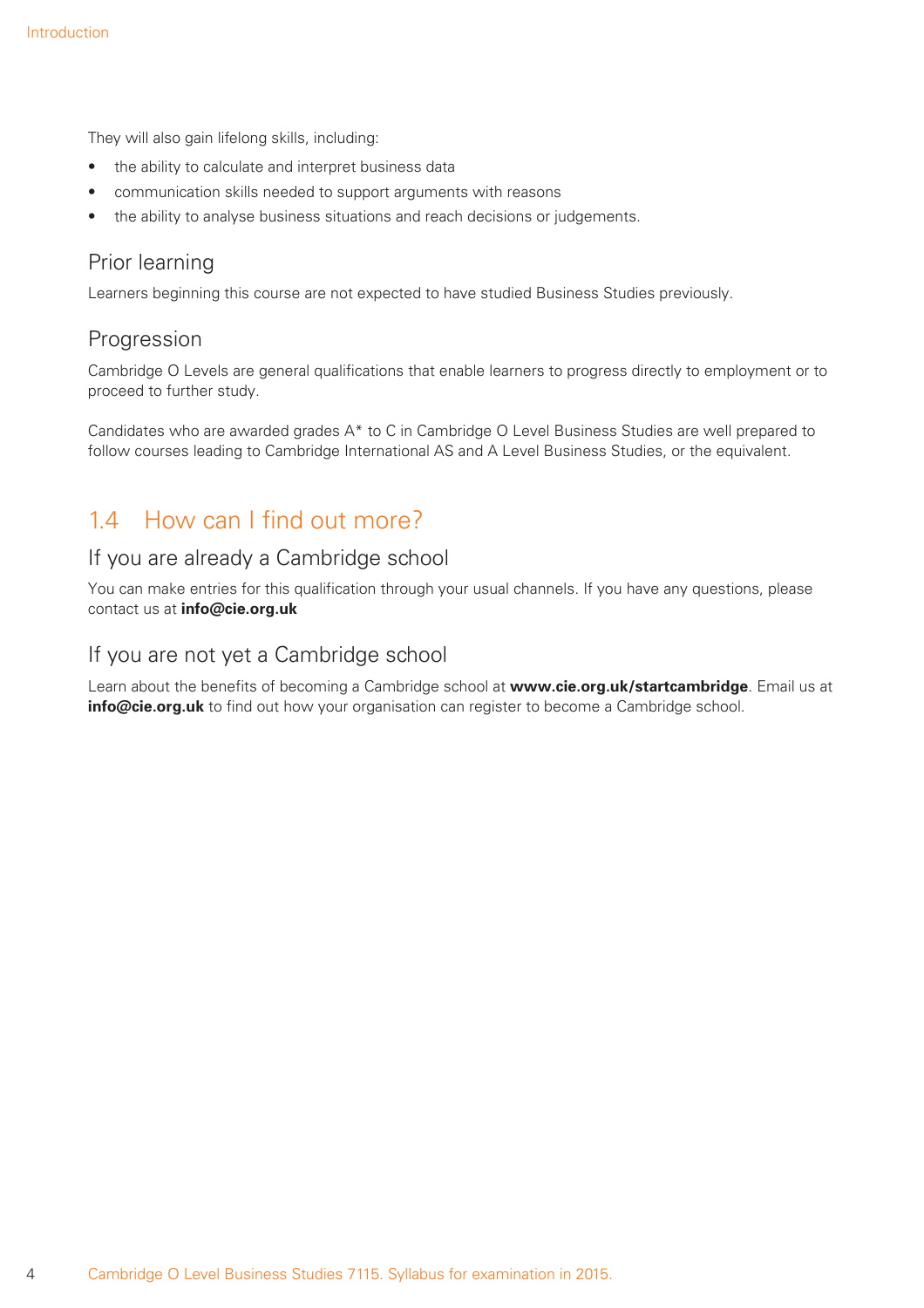## **2. Teacher support**

#### 2.1 Support materials

Cambridge syllabuses, past question papers and examiner reports to cover the last examination series are on the *Syllabus and Support Materials* DVD, which we send to all Cambridge schools.

You can also go to our public website at **www.cie.org.uk/olevel** to download current and future syllabuses together with specimen papers or past question papers and examiner reports from one series.

For teachers at registered Cambridge schools a range of additional support materials for specific syllabuses is available online. For Teacher Support go to **http://teachers.cie.org.uk** (username and password required).

## 2.2 Resource lists

We work with publishers providing a range of resources for our syllabuses including textbooks, websites, CDs etc. Any endorsed, recommended and suggested resources are listed on both our public website and on Teacher Support.

The resource lists can be filtered to show all resources or just those which are endorsed or recommended by Cambridge. Resources endorsed by Cambridge go through a detailed quality assurance process and are written to align closely with the Cambridge syllabus they support.

## 2.3 Training

We offer a range of support activities for teachers to ensure they have the relevant knowledge and skills to deliver our qualifications. See **www.cie.org.uk/events** for further information.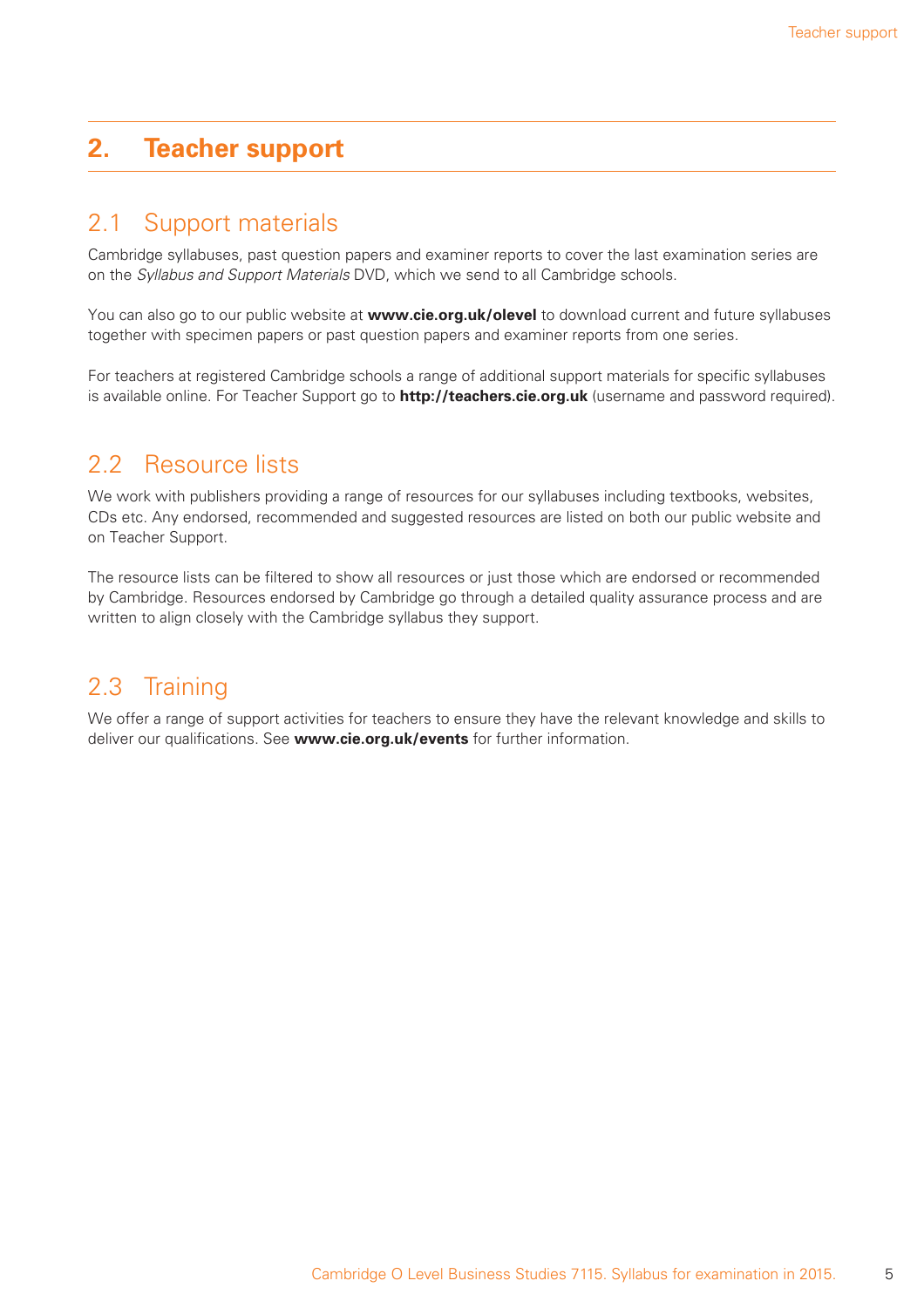# **3. Syllabus content at a glance**

All candidates study the following topics.

| <b>Section</b>                                 | <b>Topics</b>                                                                                                                                                                                                                         |
|------------------------------------------------|---------------------------------------------------------------------------------------------------------------------------------------------------------------------------------------------------------------------------------------|
| 1. Understanding business activity             | <b>Business activity</b><br>٠<br>Classification of businesses<br>$\bullet$<br>Enterprise, business growth and size<br>٠<br>Types of business organisation<br>$\bullet$<br>Business objectives and stakeholder objectives<br>$\bullet$ |
| 2. People in business                          | Motivating workers<br>$\bullet$<br>Organisation and management<br>$\bullet$<br>Recruitment, selection and training of workers<br>$\bullet$<br>Internal and external communication<br>$\bullet$                                        |
| 3. Marketing                                   | Marketing, competition and the customer<br>$\bullet$<br>Market research<br>$\bullet$<br>Marketing mix<br>$\bullet$<br>Marketing strategy<br>$\bullet$                                                                                 |
| 4. Operations management                       | Production of goods and services<br>$\bullet$<br>Costs, scale of production and break-even analysis<br>$\bullet$<br>Achieving quality production<br>٠<br>Location decisions                                                           |
| 5. Financial information and<br>decisions      | Business finance: needs and sources<br>$\bullet$<br>Cash-flow forecasting and working capital<br>$\bullet$<br>Income statements<br>٠<br><b>Balance sheets</b><br>Analysis of accounts<br>$\bullet$                                    |
| 6. External influences on business<br>activity | Government economic objectives and policies<br>٠<br>Environmental and ethical issues<br>$\bullet$<br>Business and the international economy<br>$\bullet$                                                                              |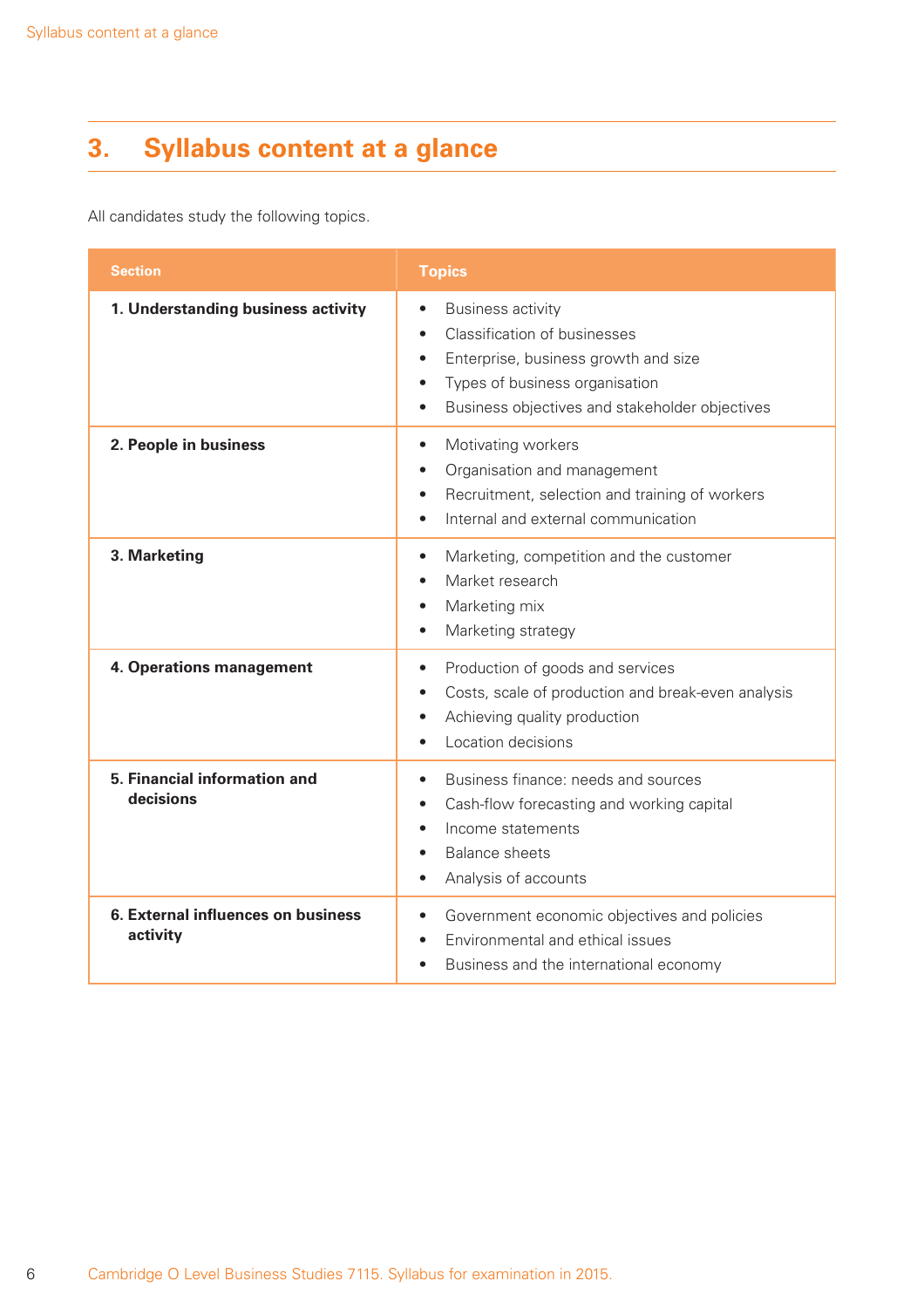## **4. Assessment at a glance**

For Cambridge O Level Business Studies, candidates take **two** compulsory components, Paper 1 and Paper 2. Both question papers will draw on topics taken from the whole of the syllabus content. All candidates are eligible for grades A\* to E.

| <b>Components</b>                                                                                                                                                                                | Weighting |
|--------------------------------------------------------------------------------------------------------------------------------------------------------------------------------------------------|-----------|
| 1 hour 30 minutes<br>Paper 1                                                                                                                                                                     |           |
| Written examination consisting of four questions requiring a mixture of short<br>answers and structured data responses.<br>Candidates answer all questions.<br>80 marks.<br>Externally assessed. | 50%       |
| 1 hour 30 minutes<br>Paper <sub>2</sub>                                                                                                                                                          |           |
| Written examination consisting of four questions based on a case study, provided<br>as an Insert with the paper.<br>Candidates answer all questions.<br>80 marks.<br>Externally assessed.        | 50%       |

#### Availability

This syllabus is examined in the June examination series and the November examination series.

Detailed timetables are available from **www.cie.org.uk/examsofficers**

This syllabus is available to private candidates.

Cambridge O Levels are available to Centres in Administrative Zones 3, 4 and 5. Centres in Administrative Zones 1, 2 or 6 wishing to enter candidates for Cambridge O Level examinations should contact Cambridge Customer Services.

#### Combining this with other syllabuses

Candidates can combine this syllabus in an examination series with any other Cambridge syllabus, except syllabuses with the same title at the same level.

Please note that Cambridge O Level, Cambridge IGCSE and Cambridge International Level 1/Level 2 Certificate syllabuses are at the same level.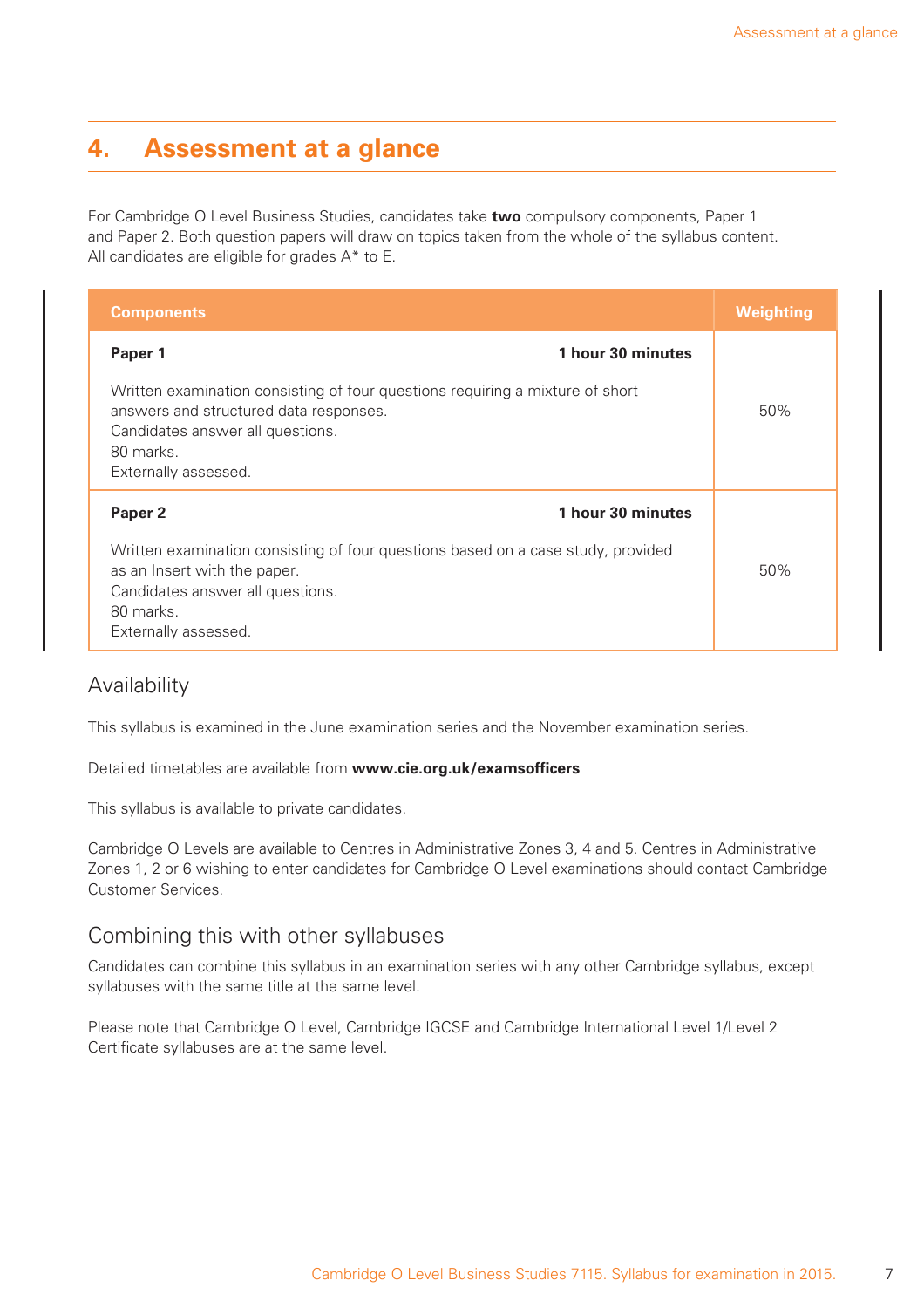## **5. Syllabus aims and assessment objectives**

## 5.1 Syllabus aims

The aims, which are not listed in order of priority, are to enable candidates to:

- 1 make effective use of relevant terminology, concepts and methods, and recognise the strengths and limitations of the ideas used in business
- 2 apply their knowledge and critical understanding to current issues and problems in a wide range of business contexts
- 3 distinguish between facts and opinions, and evaluate qualitative and quantitative data in order to help build arguments and make informed judgements
- 4 appreciate the perspectives of a range of stakeholders in relation to the business environment, individuals, society, government and enterprise
- 5 develop knowledge and understanding of the major groups and organisations within and outside business, and consider ways in which they are able to influence objectives, decisions and activities
- 6 develop knowledge and understanding of how the main types of businesses are organised, financed and operated, and how their relations with other organisations, consumers, employees, owners and society are regulated
- 7 develop skills of numeracy, literacy, enquiry, selection and use of relevant sources of information, presentation and interpretation
- 8 develop an awareness of the nature and significance of innovation and change within the context of business activities.

Teachers should note that not all of the above aims are necessarily subject to formal assessment.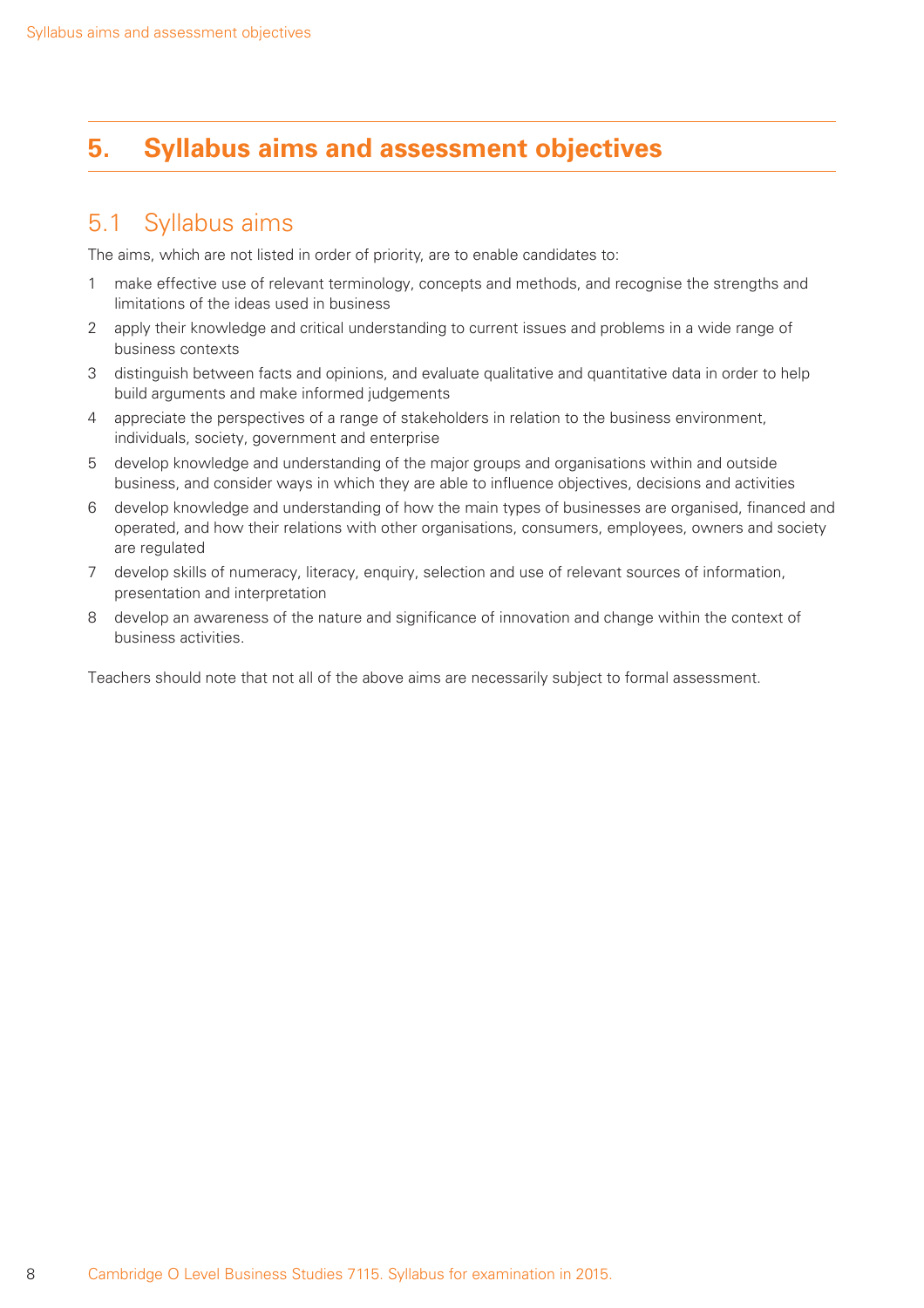## 5.2 Assessment objectives

The four assessment objectives in Cambridge O Level Business Studies are:

AO1: Knowledge and understanding

AO2: Application

AO3: Analysis

AO4: Evaluation

#### AO1: Knowledge and understanding

Candidates should be able to:

• demonstrate knowledge and understanding of facts, terms, concepts, conventions, theories and techniques commonly applied to or used as part of business behaviour.

#### AO2: Application

Candidates should be able to:

apply their knowledge and understanding of facts, terms, concepts, conventions, theories and techniques.

#### AO3: Analysis

Candidates should be able to:

- distinguish between evidence and opinion in a business context
- order, analyse and interpret information in narrative, numerical and graphical forms, using appropriate techniques.

#### AO4: Evaluation

Candidates should be able to:

- present reasoned explanations, develop arguments, understand implications and draw inferences
- make judgements, recommendations and decisions.

## 5.3 Relationship between assessment objectives and components

The approximate weightings allocated to each of the assessment objectives are summarised below.

| <b>Assessment objective</b>      | Paper 1 | Paper 2 | <b>Weighting for qualification</b> |
|----------------------------------|---------|---------|------------------------------------|
| AO1: Knowledge and understanding | 40%     | 20%     | 30%                                |
| AO2: Application                 | 30%     | 30%     | 30%                                |
| AO3: Analysis                    | 15%     | 25%     | 20%                                |
| AO4: Evaluation                  | 15%     | 25%     | 20%                                |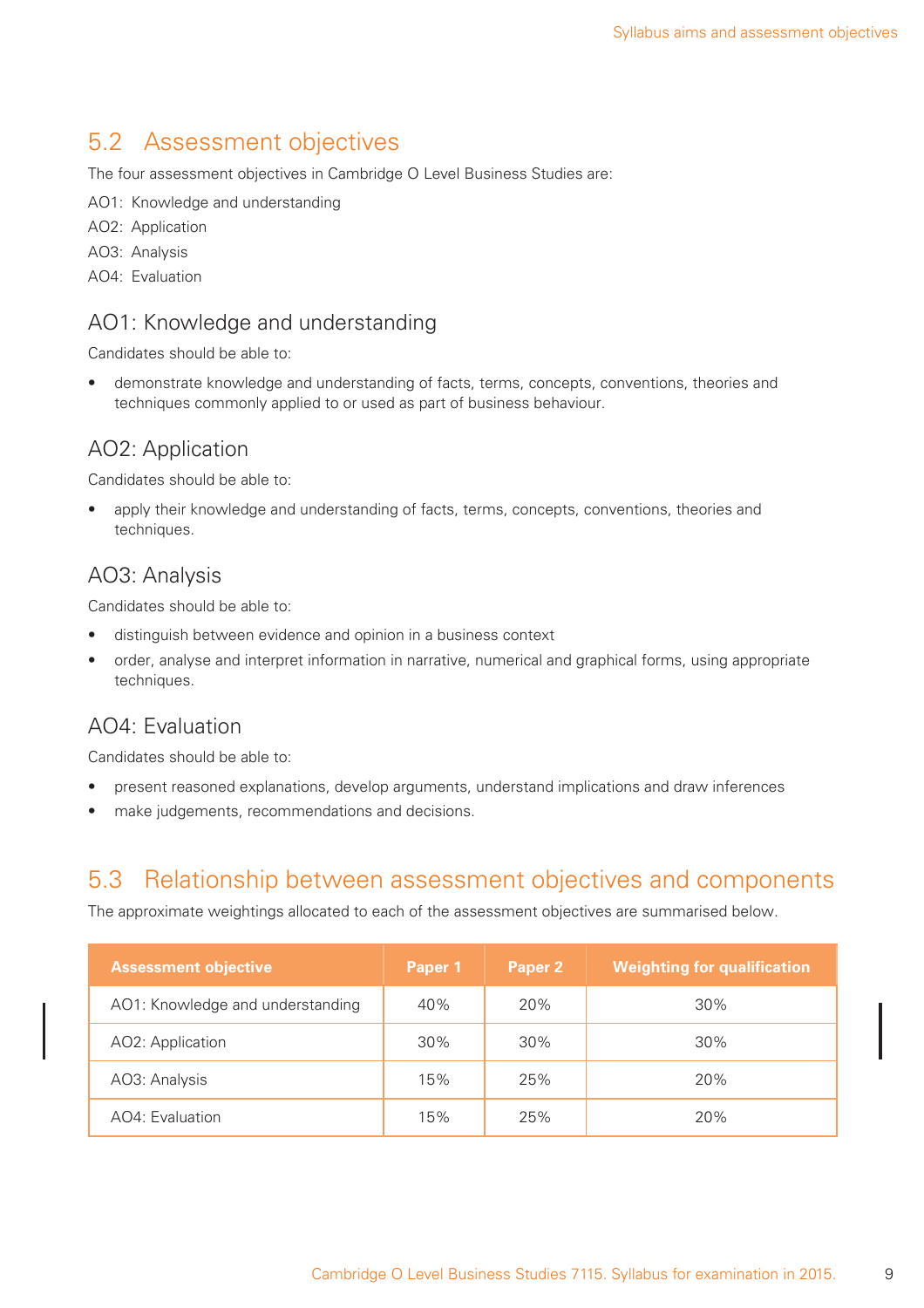$\overline{\phantom{a}}$ 

# **6. Syllabus content**

In all of the following, candidates are required to apply their understanding to a variety of simple business situations. Candidates should be able to make simple decisions based upon the analysis and evaluation of information provided.

I

| 1. Understanding business activity             |                                                                                                                                                                                                                                                                                                                                                                                                                                                                                                                                                                                                                                                                                                                                                                                                                                                                         |  |
|------------------------------------------------|-------------------------------------------------------------------------------------------------------------------------------------------------------------------------------------------------------------------------------------------------------------------------------------------------------------------------------------------------------------------------------------------------------------------------------------------------------------------------------------------------------------------------------------------------------------------------------------------------------------------------------------------------------------------------------------------------------------------------------------------------------------------------------------------------------------------------------------------------------------------------|--|
| 1.1 Business<br>activity                       | 1.1.1 The purpose and nature of business activity:<br>Concepts of needs, wants, scarcity and opportunity cost<br>٠<br>Importance of specialisation<br>$\bullet$<br>Purpose of business activity<br>$\bullet$<br>The concept of adding value and how added value can be<br>increased                                                                                                                                                                                                                                                                                                                                                                                                                                                                                                                                                                                     |  |
| 1.2 Classification of<br>businesses            | 1.2.1 Business activity in terms of primary, secondary and tertiary sectors:<br>Basis of business classification, e.g. by using examples<br>Reasons for the changing importance of business classification,<br>$\bullet$<br>e.g. in developed and developing economies<br>1.2.2 Classify business enterprises between private sector and public<br>sector in a mixed economy                                                                                                                                                                                                                                                                                                                                                                                                                                                                                            |  |
| 1.3 Enterprise,<br>business growth<br>and size | 1.3.1 Enterprise and entrepreneurship:<br>Characteristics of successful entrepreneurs<br>Contents of a business plan and how business plans assist<br>$\bullet$<br>entrepreneurs<br>Why and how governments support business start-ups, e.g.<br>grants, training<br>1.3.2 The methods and problems of measuring business size:<br>Methods of measuring business size, e.g. number of people<br>$\bullet$<br>employed, value of output, capital employed (profit is not a<br>method of measuring business size)<br>Limitations of methods of measuring business size<br>$\bullet$<br>1.3.3 Why some businesses grow and others remain small:<br>Why the owners of a business may want to expand the business<br>Different ways in which businesses can grow<br>Problems linked to business growth and how these might be<br>overcome<br>Why some businesses remain small |  |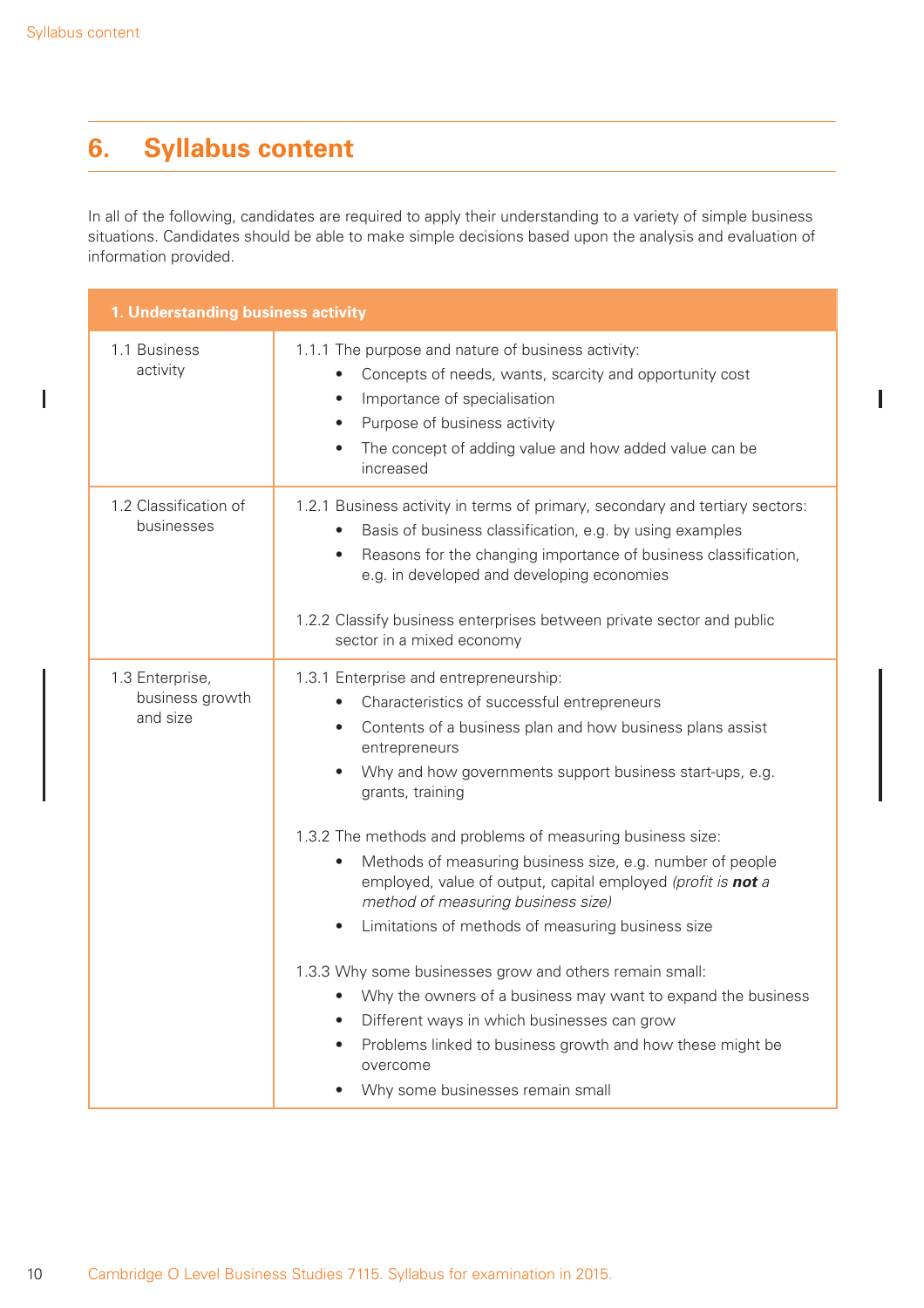I

|                                                             | 1.3.4 Why some (new or established) businesses fail:<br>Causes of business failure, e.g. lack of management skills,<br>changes in the business environment<br>Why new businesses are at a greater risk of failing                                                                                                                                                                                                                                                                                                                                                                                                                                                                |
|-------------------------------------------------------------|----------------------------------------------------------------------------------------------------------------------------------------------------------------------------------------------------------------------------------------------------------------------------------------------------------------------------------------------------------------------------------------------------------------------------------------------------------------------------------------------------------------------------------------------------------------------------------------------------------------------------------------------------------------------------------|
| 1.4 Types of<br>business<br>organisation                    | 1.4.1 The main features of different forms of business organisation:<br>Sole traders, partnerships, private and public limited companies,<br>franchises and joint ventures<br>Differences between unincorporated businesses and limited<br>$\bullet$<br>companies<br>Concepts of risk, ownership and limited liability<br>Recommend and justify a suitable form of business organisation<br>to owners/management in a given situation<br>Business organisations in the public sector, e.g. public<br>corporations                                                                                                                                                                |
| 1.5 Business<br>objectives and<br>stakeholder<br>objectives | 1.5.1 Businesses can have several objectives – and the importance of<br>these can change:<br>Need for business objectives and the importance of them<br>Different business objectives, e.g. survival, growth, profit and<br>market share<br>Objectives of social enterprises<br>1.5.2 The role of stakeholder groups involved in business activity:<br>Main internal and external stakeholder groups<br>$\bullet$<br>Objectives of different stakeholder groups<br>Use examples to illustrate these objectives and how they might<br>conflict<br>1.5.3 Demonstrate an awareness of the differences in the aims and<br>objectives of private sector and public sector enterprises |

 $\begin{array}{c} \rule{0pt}{2.5ex} \rule{0pt}{2.5ex} \rule{0pt}{2.5ex} \rule{0pt}{2.5ex} \rule{0pt}{2.5ex} \rule{0pt}{2.5ex} \rule{0pt}{2.5ex} \rule{0pt}{2.5ex} \rule{0pt}{2.5ex} \rule{0pt}{2.5ex} \rule{0pt}{2.5ex} \rule{0pt}{2.5ex} \rule{0pt}{2.5ex} \rule{0pt}{2.5ex} \rule{0pt}{2.5ex} \rule{0pt}{2.5ex} \rule{0pt}{2.5ex} \rule{0pt}{2.5ex} \rule{0pt}{2.5ex} \rule{0$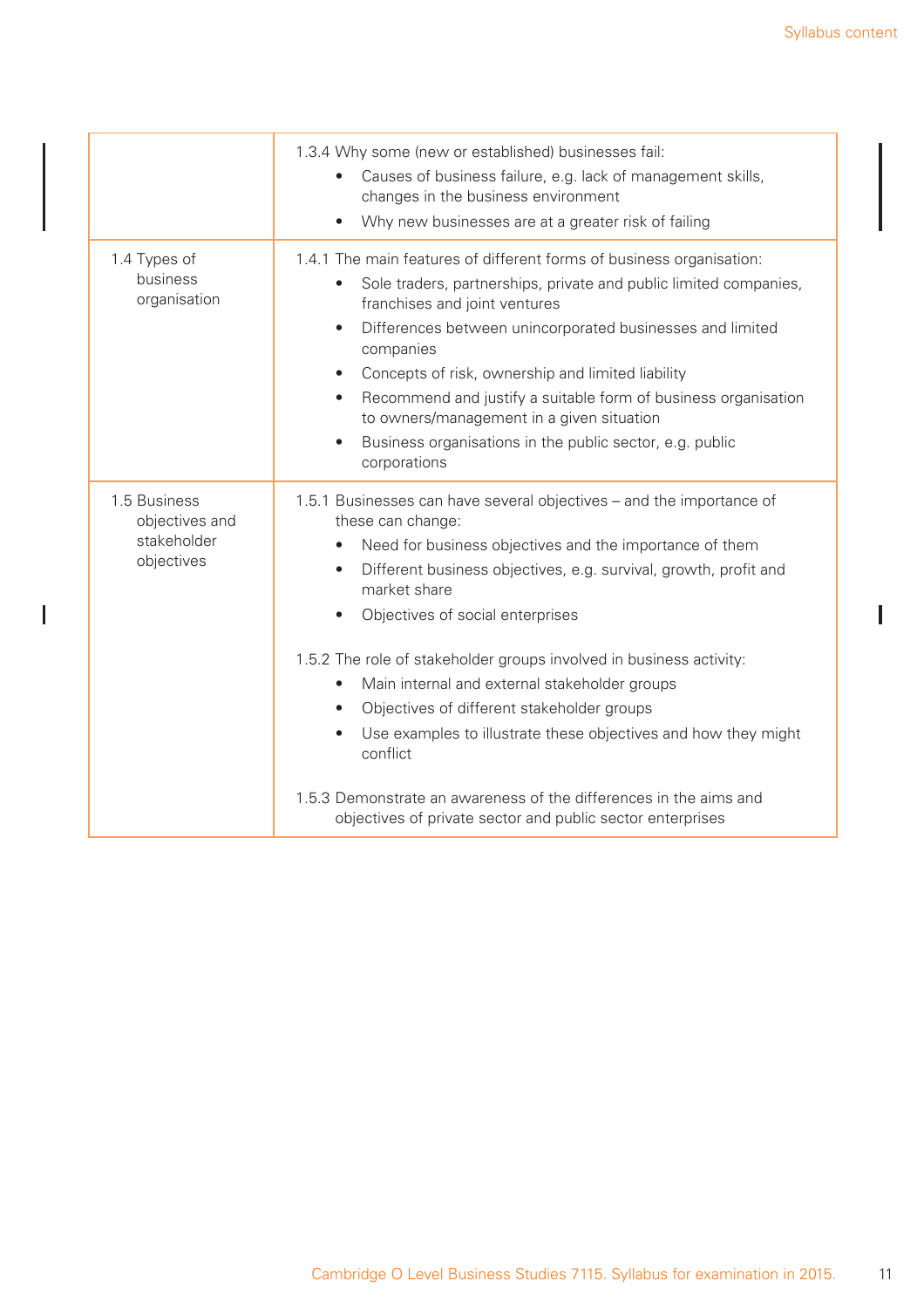| 2. People in business                 |                                                                                                                                                                                                                                                                                                                                                                                                                                                                                                                                                                                                                                                                                                                                                                                                                                                    |
|---------------------------------------|----------------------------------------------------------------------------------------------------------------------------------------------------------------------------------------------------------------------------------------------------------------------------------------------------------------------------------------------------------------------------------------------------------------------------------------------------------------------------------------------------------------------------------------------------------------------------------------------------------------------------------------------------------------------------------------------------------------------------------------------------------------------------------------------------------------------------------------------------|
| 2.1 Motivating<br>workers             | 2.1.1 The importance of a well-motivated workforce:<br>Why people work and what motivation means<br>$\bullet$<br>The concept of human needs - Maslow's hierarchy<br>$\bullet$<br>Key motivational theories: Taylor and Herzberg<br>$\bullet$<br>2.1.2 Methods of motivation:<br>Financial and non-financial rewards and methods<br>$\bullet$<br>Recommend and justify appropriate method(s) of motivation in<br>$\bullet$<br>given circumstances                                                                                                                                                                                                                                                                                                                                                                                                   |
| 2.2 Organisation<br>and<br>management | 2.2.1 Draw, interpret and understand simple organisational charts:<br>Simple hierarchical structures: span of control, hierarchy, chain of<br>$\bullet$<br>command and delegation<br>Roles, responsibilities and inter-relationships between people in<br>$\bullet$<br>organisations<br>2.2.2 The role of management:<br>Functions of management – planning, organising, co-ordinating,<br>$\bullet$<br>commanding and controlling<br>Importance of delegation; trust versus control<br>$\bullet$<br>2.2.3 Leadership styles:<br>Features of the main leadership styles - autocratic, democratic<br>$\bullet$<br>and laissez-faire<br>Recommend and justify an appropriate leadership style in given<br>$\bullet$<br>circumstances<br>2.2.4 Trade unions:<br>What a trade union is and the benefits of workers being union<br>$\bullet$<br>members |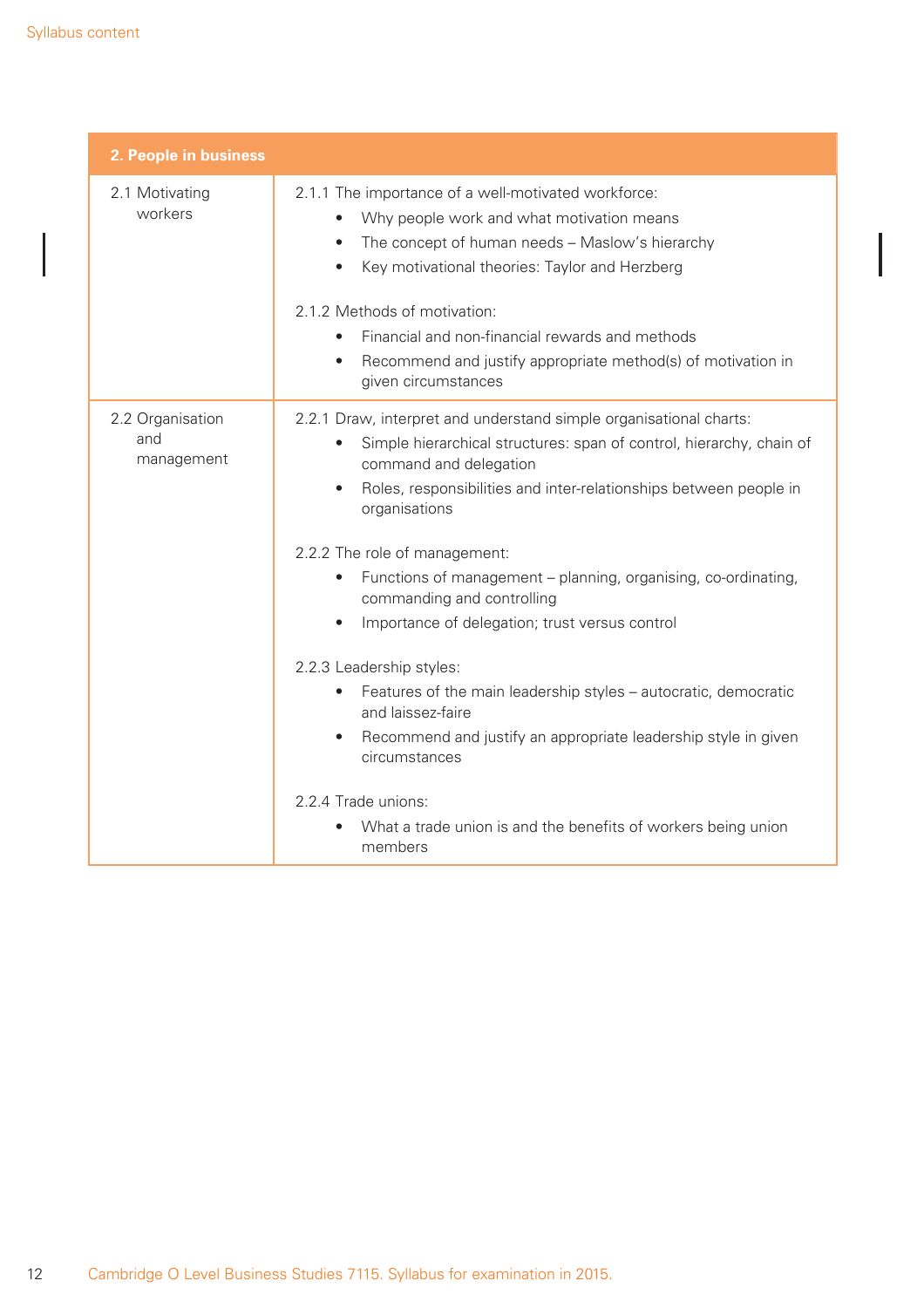Ī

| 2.3 Recruitment,<br>selection and<br>training of<br>workers | 2.3.1 The methods of recruiting and selecting workers:<br>Recruitment and selection<br>Difference between internal and external recruitment<br>$\bullet$<br>Main stages in recruitment and selection of staff<br>$\bullet$<br>Benefits and limitations of part-time and full-time workers<br>$\bullet$<br>2.3.2 The importance of training and the methods of training:<br>Importance of training to a business and workers<br>Benefits and limitations of induction training, on-the-job training<br>$\bullet$<br>and off-the-job training |
|-------------------------------------------------------------|---------------------------------------------------------------------------------------------------------------------------------------------------------------------------------------------------------------------------------------------------------------------------------------------------------------------------------------------------------------------------------------------------------------------------------------------------------------------------------------------------------------------------------------------|
|                                                             | 2.3.3 Why reducing the size of the workforce might be necessary:                                                                                                                                                                                                                                                                                                                                                                                                                                                                            |
|                                                             | Difference between dismissal and redundancy with examples to<br>$\bullet$<br>illustrate the difference                                                                                                                                                                                                                                                                                                                                                                                                                                      |
|                                                             | Understand situations in which downsizing the workforce might<br>$\bullet$<br>be necessary, e.g. automation or reduced demand for products                                                                                                                                                                                                                                                                                                                                                                                                  |
|                                                             | Recommend and justify which workers to recruit/make redundant<br>$\bullet$<br>in given circumstances                                                                                                                                                                                                                                                                                                                                                                                                                                        |
|                                                             | 2.3.4 Legal controls over employment issues and their impact on<br>employers and employees:                                                                                                                                                                                                                                                                                                                                                                                                                                                 |
|                                                             | Legal controls over employment contracts, unfair dismissal,<br>discrimination, health and safety, legal minimum wage                                                                                                                                                                                                                                                                                                                                                                                                                        |
| 2.4 Internal and<br>external                                | 2.4.1 Why effective communication is important and the methods used to<br>achieve it:                                                                                                                                                                                                                                                                                                                                                                                                                                                       |
| communication                                               | Effective communication and its importance to business<br>$\bullet$                                                                                                                                                                                                                                                                                                                                                                                                                                                                         |
|                                                             | Benefits and limitations of different communication methods<br>$\bullet$<br>including those based on information technology (IT)                                                                                                                                                                                                                                                                                                                                                                                                            |
|                                                             | Recommend and justify which communication method to use in<br>given circumstances                                                                                                                                                                                                                                                                                                                                                                                                                                                           |
|                                                             | 2.4.2 Demonstrate an awareness of communication barriers:                                                                                                                                                                                                                                                                                                                                                                                                                                                                                   |
|                                                             | How communication barriers arise and problems of ineffective<br>communication; how communication barriers can be reduced or<br>removed                                                                                                                                                                                                                                                                                                                                                                                                      |

 $\begin{array}{c} \rule{0pt}{2.5ex} \rule{0pt}{2.5ex} \rule{0pt}{2.5ex} \rule{0pt}{2.5ex} \rule{0pt}{2.5ex} \rule{0pt}{2.5ex} \rule{0pt}{2.5ex} \rule{0pt}{2.5ex} \rule{0pt}{2.5ex} \rule{0pt}{2.5ex} \rule{0pt}{2.5ex} \rule{0pt}{2.5ex} \rule{0pt}{2.5ex} \rule{0pt}{2.5ex} \rule{0pt}{2.5ex} \rule{0pt}{2.5ex} \rule{0pt}{2.5ex} \rule{0pt}{2.5ex} \rule{0pt}{2.5ex} \rule{0$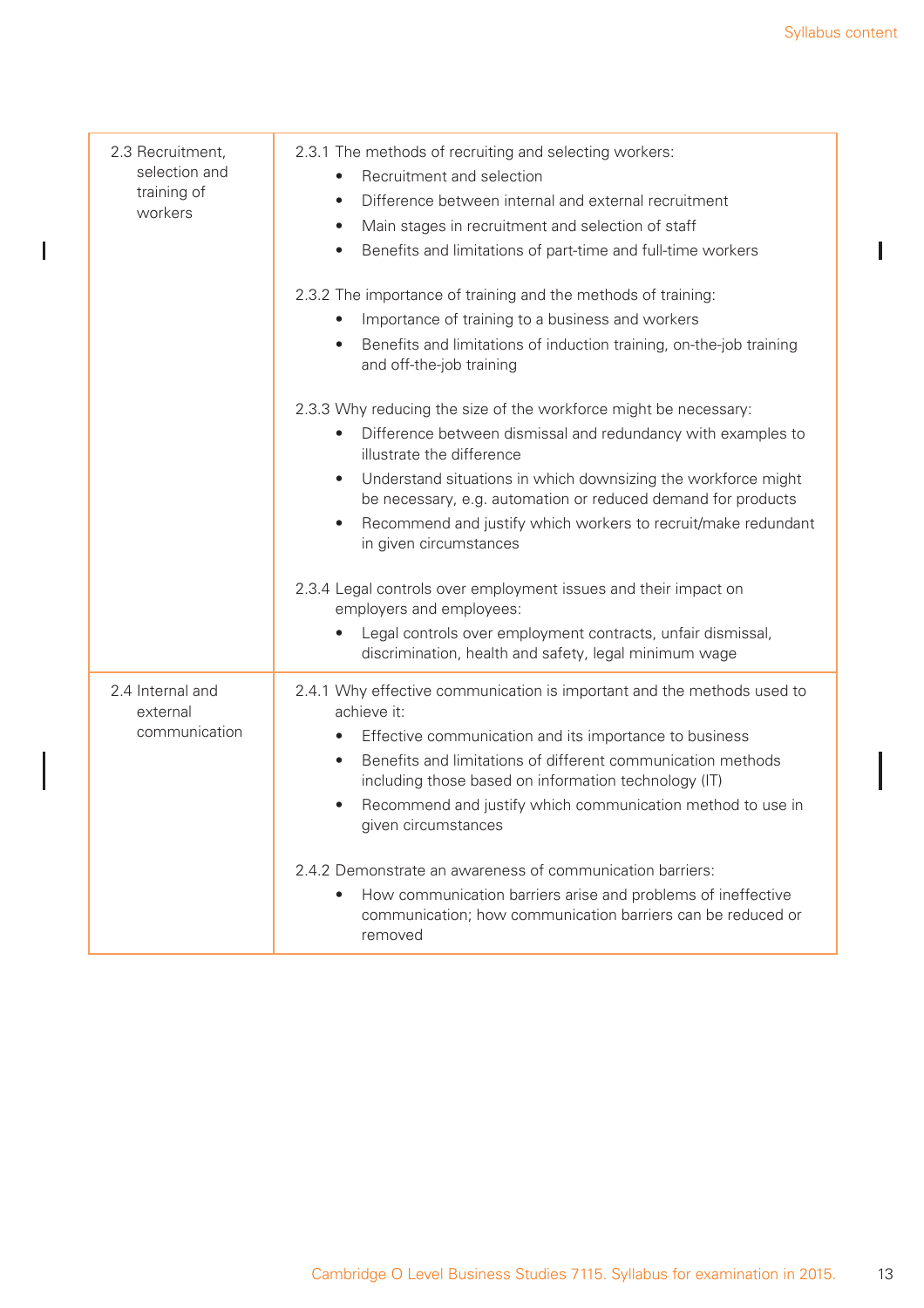$\begin{array}{c} \hline \end{array}$ 

| 3. Marketing                                      |                                                                                                                                                                                                                                                                                                                                                                                                                                                                                                                                                                                                                                          |
|---------------------------------------------------|------------------------------------------------------------------------------------------------------------------------------------------------------------------------------------------------------------------------------------------------------------------------------------------------------------------------------------------------------------------------------------------------------------------------------------------------------------------------------------------------------------------------------------------------------------------------------------------------------------------------------------------|
| 3.1 Marketing,<br>competition and<br>the customer | 3.1.1 The role of marketing:<br>Identifying customer needs<br>$\bullet$<br>Satisfying customer needs<br>$\bullet$<br>Maintaining customer loyalty; building customer relationships<br>$\bullet$                                                                                                                                                                                                                                                                                                                                                                                                                                          |
|                                                   | 3.1.2 Market changes:<br>Why customer/consumer spending patterns may change<br>$\bullet$<br>The power and importance of changing customer needs<br>$\bullet$<br>Why some markets have become more competitive<br>$\bullet$<br>How business can respond to changing spending patterns and<br>$\bullet$<br>increased competition<br>3.1.3 Concepts of niche marketing and mass marketing:<br>Benefits and limitations of each approach to marketing<br>$\bullet$<br>3.1.4 How and why market segmentation is undertaken:<br>How markets can be segmented, e.g. according to age,<br>$\bullet$<br>socio-economic grouping, location, gender |
|                                                   | Potential benefits of segmentation to business<br>$\bullet$<br>Recommend and justify an appropriate method of segmentation<br>$\bullet$<br>in given circumstances                                                                                                                                                                                                                                                                                                                                                                                                                                                                        |
| 3.2 Market research                               | 3.2.1 The role of market research and methods used:<br>Market-oriented businesses (uses of market research information<br>$\bullet$<br>to a business)<br>Primary research and secondary research (benefits and limitations<br>$\bullet$<br>of each)<br>Methods of primary research, e.g. postal questionnaire, online<br>survey, interviews, focus groups; the need for sampling<br>Factors influencing the accuracy of market research data<br>3.2.2 Presentation and use of market research results:<br>Analyse market research data shown in the form of graphs,<br>charts and diagrams: draw simple conclusions from such data       |

I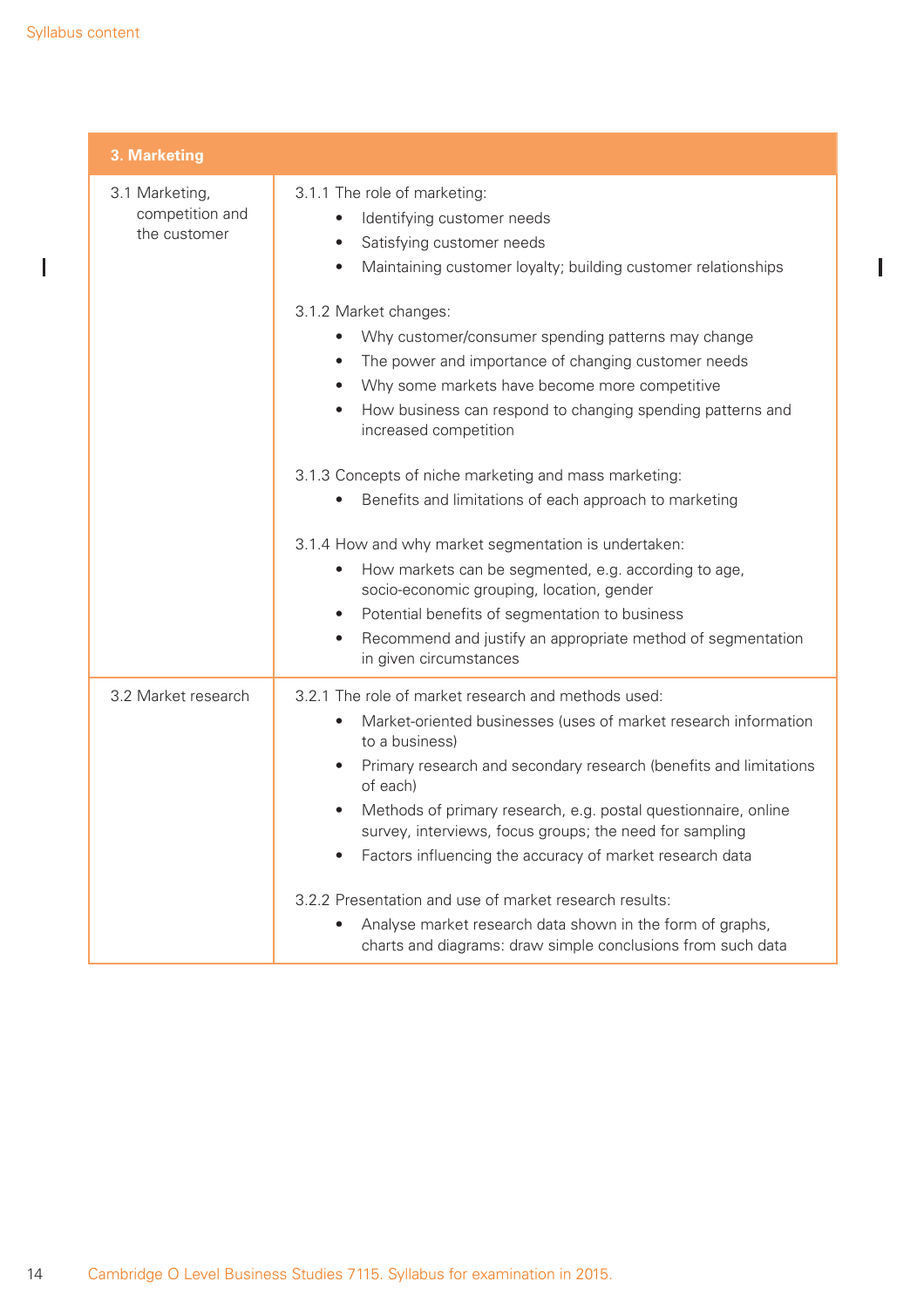I

| 3.3 Marketing mix | 3.3.1 Product:                                                                                                                                                                                                                                                    |
|-------------------|-------------------------------------------------------------------------------------------------------------------------------------------------------------------------------------------------------------------------------------------------------------------|
|                   | The costs and benefits of developing new products<br>$\bullet$                                                                                                                                                                                                    |
|                   | Brand image – impact on sales and customer loyalty<br>$\bullet$                                                                                                                                                                                                   |
|                   | The role of packaging<br>$\bullet$                                                                                                                                                                                                                                |
|                   | The product life cycle: main stages and extension strategies;<br>$\bullet$<br>draw and interpret a product life cycle diagram                                                                                                                                     |
|                   | How stages of the product life cycle can influence marketing<br>$\bullet$<br>decisions, e.g. promotion and pricing decisions                                                                                                                                      |
|                   | 3.3.2 Price:                                                                                                                                                                                                                                                      |
|                   | Pricing methods: cost plus, competitive, penetration, skimming<br>$\bullet$<br>and promotional; their benefits and limitations                                                                                                                                    |
|                   | Recommend and justify an appropriate pricing method in given<br>$\bullet$<br>circumstances                                                                                                                                                                        |
|                   | Understand the significance of price elasticity: difference<br>$\bullet$<br>between price elastic demand and price inelastic demand;<br>importance of the concept in pricing decisions (knowledge of the<br>formula and calculations of PED will not be examined) |
|                   | 3.3.3 Place – distribution channels:                                                                                                                                                                                                                              |
|                   | Advantages and disadvantages of different channels<br>$\bullet$                                                                                                                                                                                                   |
|                   | Recommend and justify an appropriate distribution channel in<br>$\bullet$<br>given circumstances                                                                                                                                                                  |
|                   | 3.3.4 Promotion:                                                                                                                                                                                                                                                  |
|                   | The aims of promotion<br>$\bullet$                                                                                                                                                                                                                                |
|                   | Different forms of promotion and how they influence sales,<br>$\bullet$<br>e.g. advertising, sales promotion                                                                                                                                                      |
|                   | The importance of the marketing budget in making promotion<br>$\bullet$<br>decisions; need for cost effectiveness in spending the marketing<br>budget                                                                                                             |
|                   | 3.3.5 Technology and the marketing mix:                                                                                                                                                                                                                           |
|                   | Define and explain the concept of e-commerce                                                                                                                                                                                                                      |
|                   | The opportunities and threats of e-commerce to business and<br>$\bullet$<br>consumers                                                                                                                                                                             |
|                   | Use of the internet and social networks for promotion                                                                                                                                                                                                             |

 $\mathbf{I}$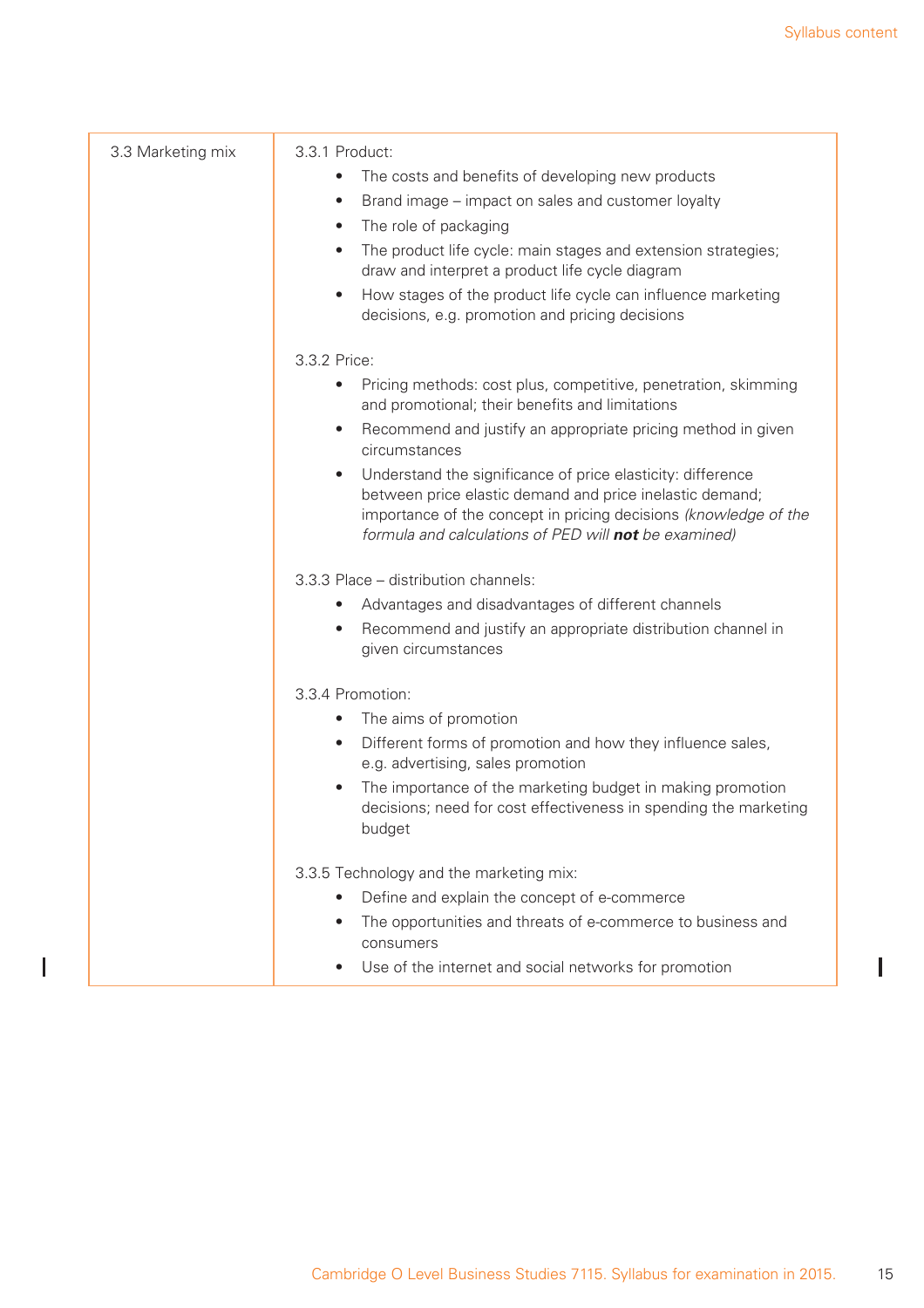| 3.4 Marketing<br>strategy                  | 3.4.1 Justify marketing strategies appropriate to a given situation:<br>Importance of different elements of the marketing mix in<br>influencing consumer decisions in given circumstances<br>Recommend and justify an appropriate marketing strategy in<br>given circumstances<br>3.4.2 The nature and impact of legal controls related to marketing:<br>Impact of legal controls on marketing strategy, e.g. misleading<br>promotion, faulty and dangerous goods<br>3.4.3 The opportunities and problems of entering new markets abroad:<br>Growth potential of new markets in other countries<br>٠<br>Problems of entering foreign markets, e.g. cultural differences<br>and lack of knowledge<br>Benefits and limitations of methods to overcome such problems,<br>$\bullet$<br>e.g. joint ventures                                                      |  |  |
|--------------------------------------------|-------------------------------------------------------------------------------------------------------------------------------------------------------------------------------------------------------------------------------------------------------------------------------------------------------------------------------------------------------------------------------------------------------------------------------------------------------------------------------------------------------------------------------------------------------------------------------------------------------------------------------------------------------------------------------------------------------------------------------------------------------------------------------------------------------------------------------------------------------------|--|--|
| <b>4. Operations management</b>            |                                                                                                                                                                                                                                                                                                                                                                                                                                                                                                                                                                                                                                                                                                                                                                                                                                                             |  |  |
| 4.1 Production<br>of goods and<br>services | 4.1.1 The meaning of production:<br>Managing resources effectively to produce goods and services<br>Difference between production and productivity<br>$\bullet$<br>Benefits of increasing efficiency and how to increase it,<br>$\bullet$<br>e.g. increasing productivity by automation and technology,<br>improved labour skills<br>Why businesses hold inventories (stocks)<br>Concept of lean production; how to achieve it, e.g. just-in-time<br>$\bullet$<br>inventory control and Kaizen; benefits of lean production<br>4.1.2 The main methods of production:<br>Features, benefits and limitations of job, batch and flow<br>$\bullet$<br>production<br>Recommend and justify an appropriate production method for a<br>given situation<br>4.1.3 How technology has changed production methods, e.g. using<br>computers in manufacturing and design |  |  |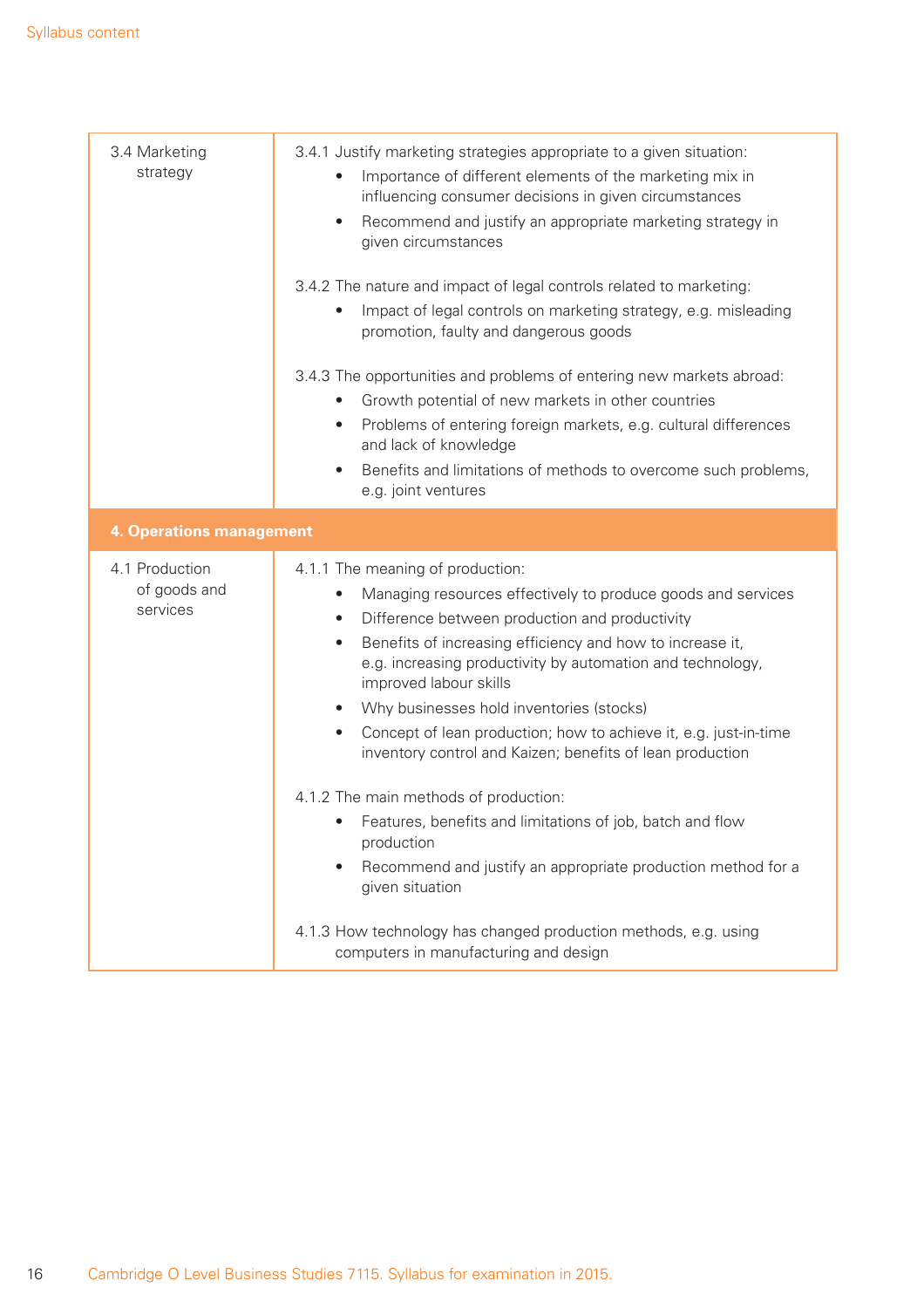$\begin{array}{c} \rule{0pt}{2.5ex} \rule{0pt}{2.5ex} \rule{0pt}{2.5ex} \rule{0pt}{2.5ex} \rule{0pt}{2.5ex} \rule{0pt}{2.5ex} \rule{0pt}{2.5ex} \rule{0pt}{2.5ex} \rule{0pt}{2.5ex} \rule{0pt}{2.5ex} \rule{0pt}{2.5ex} \rule{0pt}{2.5ex} \rule{0pt}{2.5ex} \rule{0pt}{2.5ex} \rule{0pt}{2.5ex} \rule{0pt}{2.5ex} \rule{0pt}{2.5ex} \rule{0pt}{2.5ex} \rule{0pt}{2.5ex} \rule{0$ 

| 4.2 Costs, scale<br>of production<br>and break-even<br>analysis | 4.2.1 Identify and classify costs:<br>Classifying costs – fixed, variable, average, total; use examples to<br>illustrate these<br>Use cost data to help make simple cost-based decisions, e.g. to<br>$\bullet$<br>stop production or continue                                                                                                                                                                                                                               |
|-----------------------------------------------------------------|-----------------------------------------------------------------------------------------------------------------------------------------------------------------------------------------------------------------------------------------------------------------------------------------------------------------------------------------------------------------------------------------------------------------------------------------------------------------------------|
|                                                                 | 4.2.2 Economies and diseconomies of scale:<br>The concepts of economies and diseconomies of scale; examples<br>of both                                                                                                                                                                                                                                                                                                                                                      |
|                                                                 | 4.2.3 Explain, interpret and use a simple break-even chart:<br>The concept of break even<br>$\bullet$<br>Construct, complete or amend a simple break-even chart<br>٠<br>Interpret a given chart and use it to analyse a situation<br>$\bullet$<br>Use a chart to help make simple decisions, e.g. impact of higher<br>price<br>Understand the limitations of break-even charts<br>$\bullet$                                                                                 |
| 4.3 Achieving<br>quality<br>production                          | 4.3.1 Why quality is important and how quality production might be<br>achieved:<br>What quality means; why it is important for all businesses<br>$\bullet$<br>Concept of quality control and how businesses implement quality<br>$\bullet$<br>control<br>The concept of quality assurance<br>$\bullet$                                                                                                                                                                      |
| 4.4 Location<br>decisions                                       | 4.4.1 The main factors influencing the location and relocation decisions of a<br>business:<br>Factors relevant to the location decision of manufacturing<br>businesses and service businesses<br>Factors that a business could consider when deciding which<br>$\bullet$<br>country to locate operations in<br>The role of legal controls on location decisions<br>$\bullet$<br>Recommend and justify an appropriate location for a business in<br>٠<br>given circumstances |

 $\overline{1}$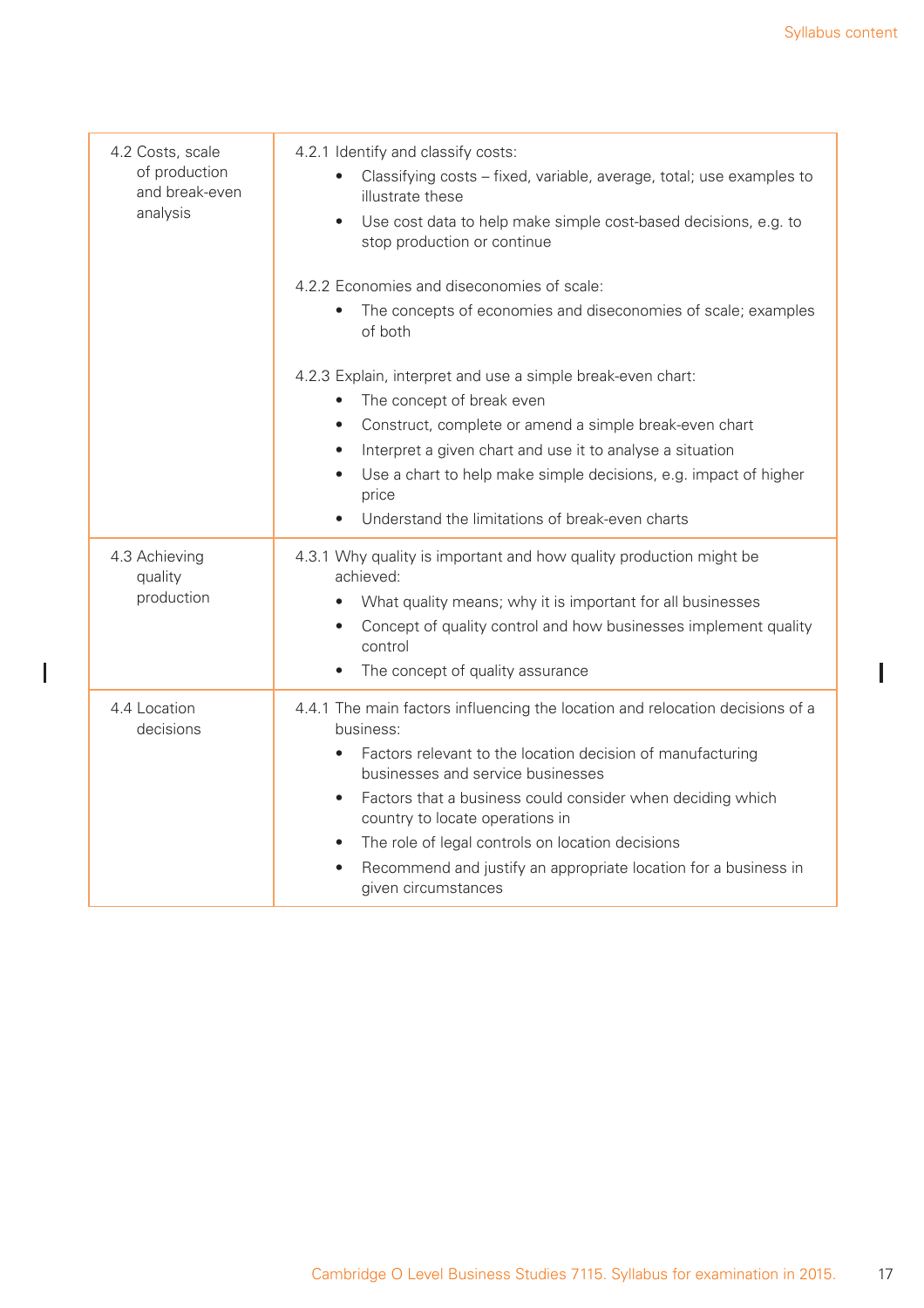$\begin{array}{c} \hline \end{array}$ 

| <b>5. Financial information and decisions</b>       |                                                                                                                                                                                                                                                                                                                                                                                                                                                                                                                                                                                                      |  |
|-----------------------------------------------------|------------------------------------------------------------------------------------------------------------------------------------------------------------------------------------------------------------------------------------------------------------------------------------------------------------------------------------------------------------------------------------------------------------------------------------------------------------------------------------------------------------------------------------------------------------------------------------------------------|--|
| 5.1 Business<br>finance: needs<br>and sources       | 5.1.1 The need for business finance:<br>The main reasons why businesses need finance, e.g. start-up<br>capital, capital for expansion and additional working capital<br>Understand the difference between short-term and long-term<br>finance needs                                                                                                                                                                                                                                                                                                                                                  |  |
|                                                     | 5.1.2 The main sources of capital:<br>Internal sources and external sources with examples<br>Short-term and long-term sources with examples, e.g. debt or<br>$\bullet$<br>equity for long-term finance<br>Importance of micro-finance in developing economies<br>The main factors considered in making the financial choice, e.g.<br>$\bullet$<br>size and legal form of business, amount required, length of time,<br>existing loans<br>Recommend and justify appropriate source(s) of finance in given<br>$\bullet$<br>circumstances                                                               |  |
| 5.2 Cash flow<br>forecasting and<br>working capital | 5.2.1 The importance of cash and of cash-flow forecasting:<br>Why cash is important to a business<br>What a cash-flow forecast is, how a simple one is constructed<br>and the importance of it<br>Amend or complete a simple cash-flow forecast<br>$\bullet$<br>How to interpret a simple cash-flow forecast<br>$\bullet$<br>How a short-term cash-flow problem might be overcome, e.g.<br>$\bullet$<br>increasing loans, delaying payments, asking debtors to pay more<br>quickly<br>5.2.2 Working capital:<br>The concept and importance of working capital                                        |  |
| 5.3 Income<br>statements                            | 5.3.1 What profit is and why it is important:<br>How a profit is made<br>Importance of profit to private sector businesses, e.g. reward for<br>risk taking/enterprise, source of finance<br>Difference between profit and cash<br>5.3.2 Income statements:<br>Main features of an income statement, e.g. revenue, cost of<br>sales, gross profit, profit ('profit' was known as 'net profit' in the<br>2014 and previous syllabuses) and retained profit<br>Use simple income statements in decision making based on<br>profit calculations (constructing income statements will not be<br>examined) |  |

 $\overline{\mathbf{I}}$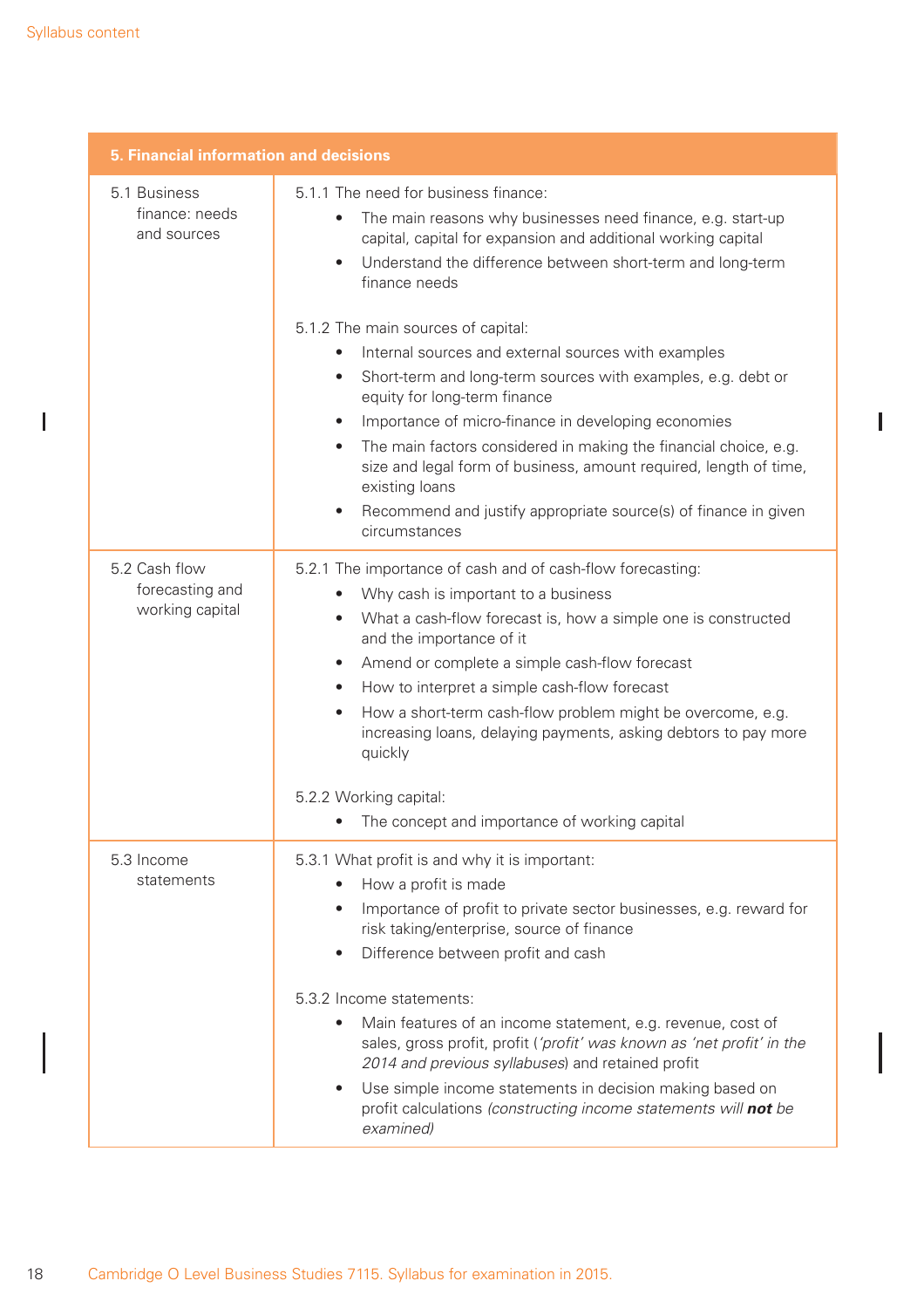| 5.4 Balance sheets                                       | 5.4.1 The main elements of a balance sheet:                                                                                                                                                                                                          |  |  |
|----------------------------------------------------------|------------------------------------------------------------------------------------------------------------------------------------------------------------------------------------------------------------------------------------------------------|--|--|
|                                                          | The main classifications of assets and liabilities                                                                                                                                                                                                   |  |  |
|                                                          | Examples to illustrate these classifications<br>٠                                                                                                                                                                                                    |  |  |
|                                                          | 5.4.2 Interpret a simple balance sheet and make deductions from it,<br>e.g. how a business is financing its activities and what assets it<br>owns, sale of inventories to raise finance (constructing balance<br>sheets will <b>not</b> be examined) |  |  |
| 5.5 Analysis of<br>accounts                              | 5.5.1 How to interpret financial statements by calculating and analysing<br>accounting ratios:                                                                                                                                                       |  |  |
|                                                          | Gross profit margin<br>$\bullet$                                                                                                                                                                                                                     |  |  |
|                                                          | Profit margin ('profit margin' was known as 'net profit margin' in<br>$\bullet$<br>the 2014 and previous syllabuses)                                                                                                                                 |  |  |
|                                                          | Return on Capital Employed<br>٠                                                                                                                                                                                                                      |  |  |
|                                                          | Current ratio                                                                                                                                                                                                                                        |  |  |
|                                                          | Acid test ratio                                                                                                                                                                                                                                      |  |  |
|                                                          |                                                                                                                                                                                                                                                      |  |  |
|                                                          | 5.5.2 Liquidity:                                                                                                                                                                                                                                     |  |  |
|                                                          | The concept and importance of liquidity                                                                                                                                                                                                              |  |  |
|                                                          | 5.5.3 Why and how accounts are used:                                                                                                                                                                                                                 |  |  |
|                                                          | Needs of different users of accounts and ratio analysis                                                                                                                                                                                              |  |  |
|                                                          | How users of accounts and ratio results might use information<br>to help make decisions, e.g. whether to lend to or invest in the<br>business                                                                                                        |  |  |
| 6. External influences on business activity              |                                                                                                                                                                                                                                                      |  |  |
| 6.1 Government<br>economic<br>objectives and<br>policies | 6.1.1 How government control over the economy affects business activity:                                                                                                                                                                             |  |  |
|                                                          | Government economic objectives, e.g. increasing Gross<br>Domestic Product (GDP)                                                                                                                                                                      |  |  |
|                                                          | Main stages of the business cycle; growth, boom, recession,<br>slump                                                                                                                                                                                 |  |  |
|                                                          | How changes in taxes and government spending can affect<br>business activity                                                                                                                                                                         |  |  |
|                                                          | How changes in interest rates can affect business activity                                                                                                                                                                                           |  |  |
|                                                          | How businesses might respond to these changes<br>٠                                                                                                                                                                                                   |  |  |

I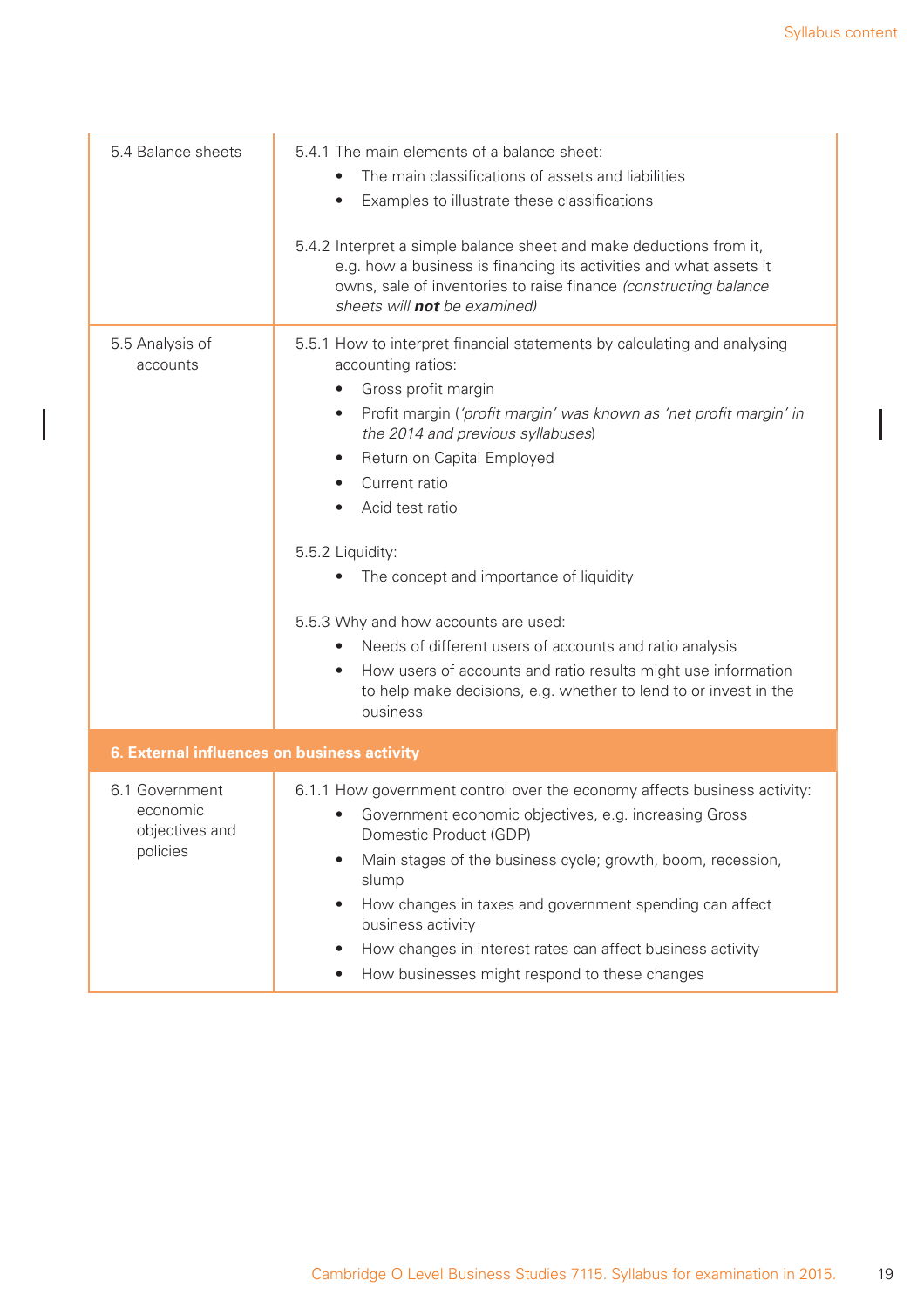| 6.2 Environmental<br>and ethical<br>issues       | 6.2.1 Environmental concerns and ethical issues as both opportunities and<br>constraints for businesses:<br>How business activity can impact on the environment, e.g. global<br>$\bullet$<br>warming<br>The concept of externalities; possible external costs and external<br>$\bullet$<br>benefits of business decisions<br>Sustainable development - how business activity can contribute<br>$\bullet$<br>to this<br>How/why business might respond to environmental pressures<br>$\bullet$<br>and opportunities; pressure groups<br>The role of legal controls over business activity affecting the<br>$\bullet$<br>environment, e.g. pollution controls<br>Ethical issues a business might face; conflicts between profits<br>$\bullet$<br>and ethics<br>How business might react and respond to ethical issues, e.g.<br>$\bullet$ |
|--------------------------------------------------|----------------------------------------------------------------------------------------------------------------------------------------------------------------------------------------------------------------------------------------------------------------------------------------------------------------------------------------------------------------------------------------------------------------------------------------------------------------------------------------------------------------------------------------------------------------------------------------------------------------------------------------------------------------------------------------------------------------------------------------------------------------------------------------------------------------------------------------|
|                                                  | child labour                                                                                                                                                                                                                                                                                                                                                                                                                                                                                                                                                                                                                                                                                                                                                                                                                           |
| 6.3 Business and<br>the international<br>economy | 6.3.1 The importance of globalisation:<br>The concept of globalisation and the reasons for it<br>$\bullet$<br>Opportunities and threats of globalisation for businesses<br>$\bullet$<br>Why some governments might introduce import tariffs and<br>$\bullet$<br>quotas                                                                                                                                                                                                                                                                                                                                                                                                                                                                                                                                                                 |
|                                                  | 6.3.2 Reasons for the importance and growth of multinational companies<br>(MNCs):<br>Benefits to a business of becoming a multinational<br>$\bullet$                                                                                                                                                                                                                                                                                                                                                                                                                                                                                                                                                                                                                                                                                   |
|                                                  | Potential benefits to a country and/or economy where a MNC is<br>$\bullet$<br>located, e.g. jobs, exports, increased choice, investment                                                                                                                                                                                                                                                                                                                                                                                                                                                                                                                                                                                                                                                                                                |
|                                                  | Potential drawbacks to a country and/or economy where a MNC<br>$\bullet$<br>is located, e.g. reduced sales of local businesses, repatriation of<br>profits                                                                                                                                                                                                                                                                                                                                                                                                                                                                                                                                                                                                                                                                             |
|                                                  | 6.3.3 The impact of exchange rate changes:<br>Depreciation and appreciation of an exchange rate<br>How exchange rate changes can affect businesses as importers<br>$\bullet$<br>and exporters of products, e.g. prices, competitiveness,<br>profitability (exchange rate calculations will not be examined)                                                                                                                                                                                                                                                                                                                                                                                                                                                                                                                            |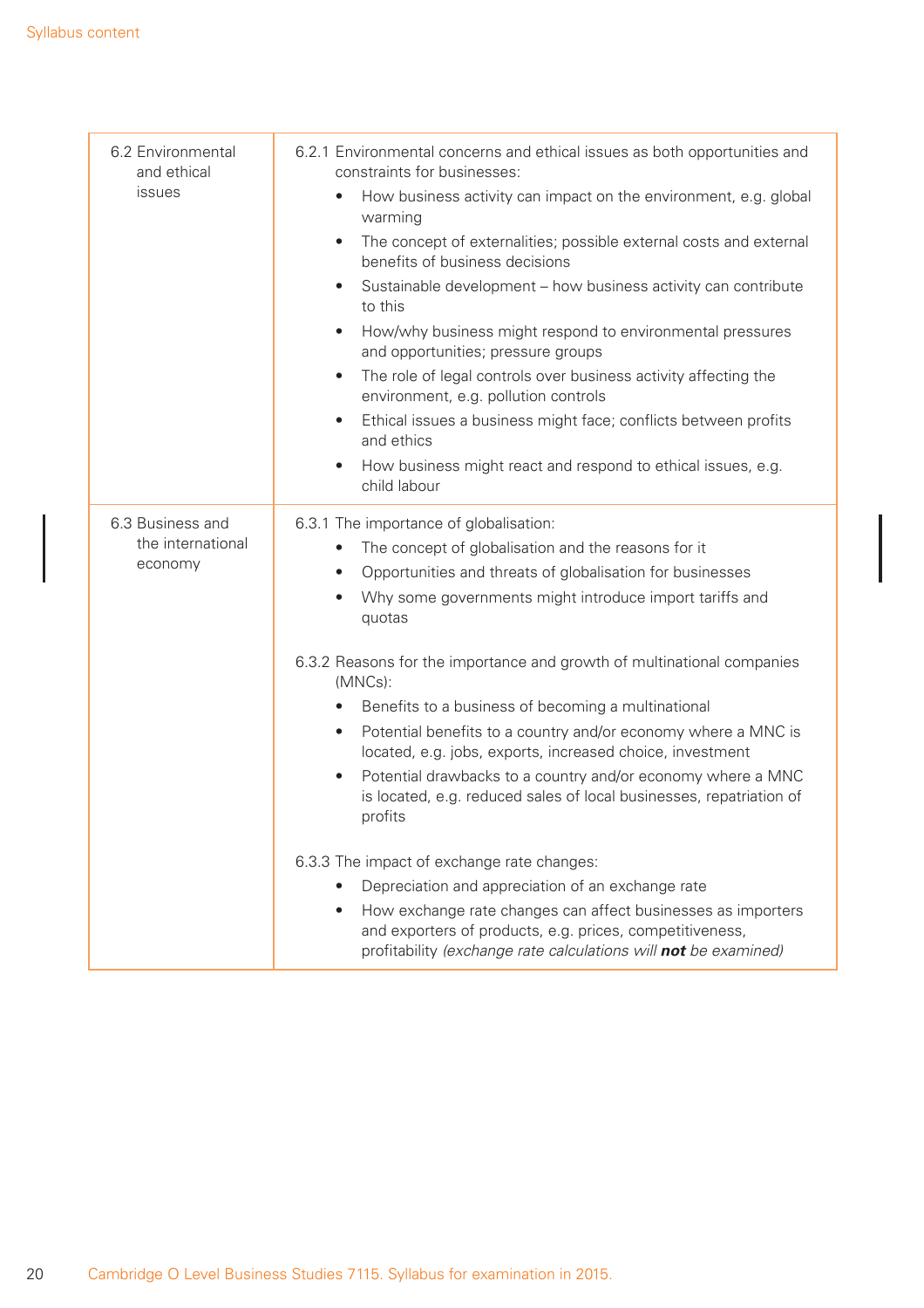# **7. International accounting terminology**

| <b>International usage</b><br>(used by Cambridge from 2015) | <b>UK usage</b><br>(used by Cambridge before 2015 examinations)                    |
|-------------------------------------------------------------|------------------------------------------------------------------------------------|
| <b>Balance sheet</b>                                        | <b>Balance</b> sheet                                                               |
| Bank loans                                                  | Loans repayable after 12 months                                                    |
| <b>Bank overdrafts</b>                                      | Loans repayable within 12 months                                                   |
| Capital or shareholders' equity                             | Capital                                                                            |
| Cash                                                        | Bank and cash                                                                      |
| Cost of sales                                               | Cost of goods sold                                                                 |
| Current assets                                              | Current assets                                                                     |
| <b>Current liabilities</b>                                  | Current liabilities / Creditors: amounts due within<br>12 months                   |
| Finance costs                                               | Interest payable                                                                   |
| <b>Financial statements</b>                                 | Final accounts                                                                     |
| Gross profit                                                | Gross profit                                                                       |
| Income statement                                            | Trading and profit and loss account                                                |
| Inventory                                                   | <b>Stock</b>                                                                       |
| Non-current assets                                          | Fixed assets                                                                       |
| Non-current liabilities                                     | Long-term liabilities / Creditors: amounts falling due after<br>more than one year |
| Profit                                                      | Net profit                                                                         |
| Raw materials                                               | Purchases                                                                          |
| Revenue                                                     | Sales                                                                              |
| Share capital                                               | Share capital                                                                      |
| Trade payables                                              | Creditors                                                                          |
| Trade receivables                                           | Debtors                                                                            |
| Work in progress                                            | Work in progress                                                                   |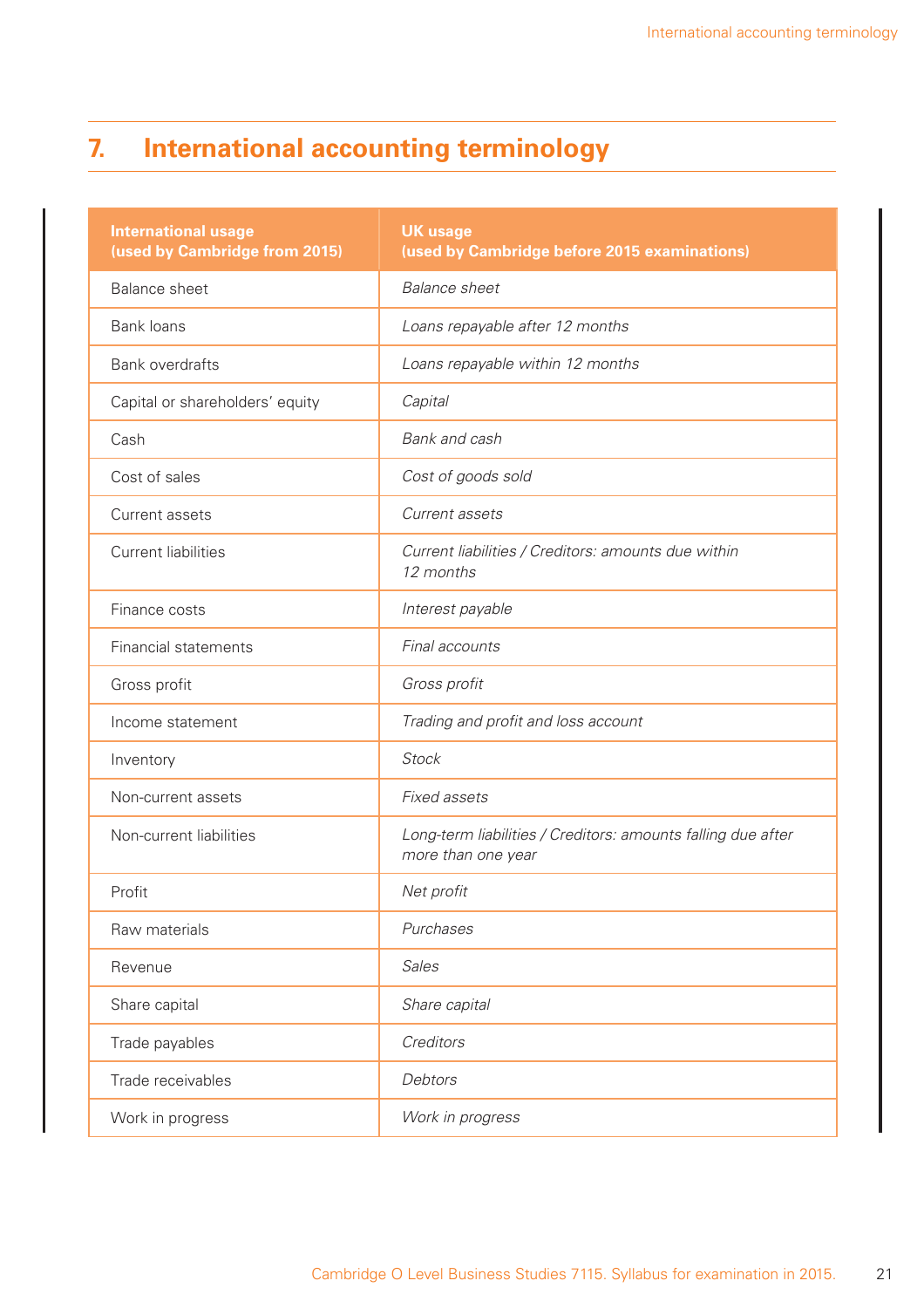# **8. Other information**

### Equality and inclusion

Cambridge International Examinations has taken great care in the preparation of this syllabus and assessment materials to avoid bias of any kind. To comply with the UK Equality Act (2010), Cambridge has designed this qualification with the aim of avoiding direct and indirect discrimination.

The standard assessment arrangements may present unnecessary barriers for candidates with disabilities or learning difficulties. Arrangements can be put in place for these candidates to enable them to access the assessments and receive recognition of their attainment. Access arrangements will not be agreed if they give candidates an unfair advantage over others or if they compromise the standards being assessed.

Candidates who are unable to access the assessment of any component may be eligible to receive an award based on the parts of the assessment they have taken.

Information on access arrangements is found in the *Cambridge Handbook* which can be downloaded from the website **www.cie.org.uk**

#### Language

This syllabus and the associated assessment materials are available in English only.

#### Grading and reporting

Cambridge O Level results are shown by one of the grades A\*, A, B, C, D or E, indicating the standard achieved, A\* being the highest and E the lowest. 'Ungraded' indicates that the candidate's performance fell short of the standard required for grade E. 'Ungraded' will be reported on the statement of results but not on the certificate. The letters Q (result pending); X (no results) and Y (to be issued) may also appear on the statement of results but not on the certificate.

#### Entry codes

To maintain the security of our examinations we produce question papers for different areas of the world. known as 'administrative zones'. Where the component entry code has two digits, the first digit is the component number given in the syllabus. The second digit is the location code, specific to an administrative zone. Information about entry codes, examination timetables and administrative instructions can be found in the *Cambridge Guide to Making Entries*.